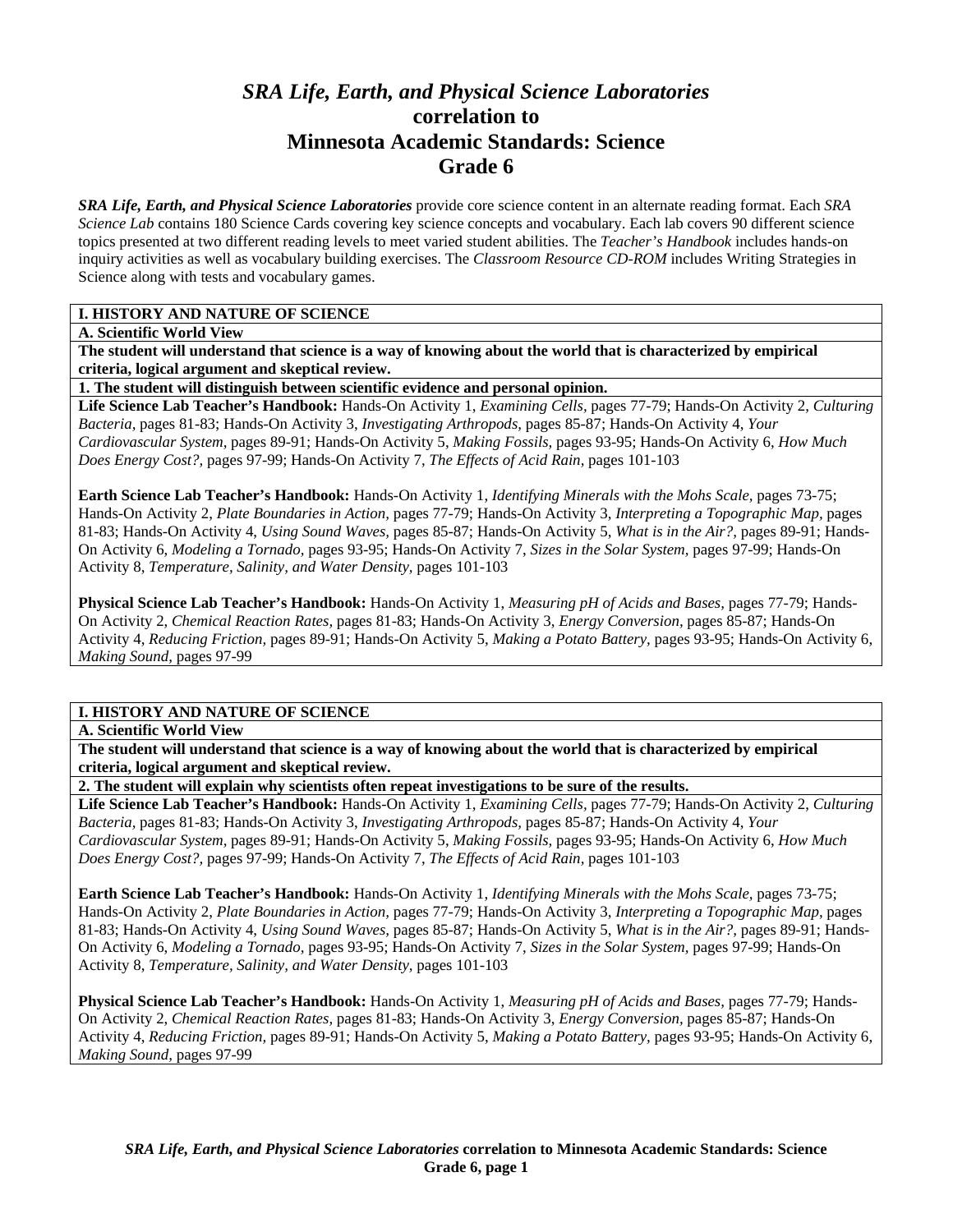#### **A. Scientific World View**

**The student will understand that science is a way of knowing about the world that is characterized by empirical criteria, logical argument and skeptical review.** 

**3. The student will recognize that scientists assume that the laws of nature are the same everywhere and that they are understandable and predictable.** 

**Life Science Lab, Level A:** Cards 5, 62, 63, 70, 76, 77, 78, 79 **Life Science Lab, Level B:** Cards 5, 62, 63, 70, 76, 77, 78, 79

**Earth Science Lab, Level A: Cards 10, 68, 72, 78 Earth Science Lab, Level B: Cards 10, 68, 72, 78** 

**Physical Science Lab, Level A:** Cards 3, 7, 9, 17, 37, 42, 43, 53, 55, 59, 78, 85 **Physical Science Lab, Level B:** Cards 3, 7, 9, 17, 37, 42, 43, 53, 55, 59, 78, 85

#### **I. HISTORY AND NATURE OF SCIENCE**

**A. Scientific World View** 

**The student will understand that science is a way of knowing about the world that is characterized by empirical criteria, logical argument and skeptical review.** 

**4. The student will define scientific facts, laws, and theories.** 

Life Science Lab, Level A: Cards 5, 62, 63, 70, 76, 77, 78, 79 Life Science Lab, Level B: Cards 5, 62, 63, 70, 76, 77, 78, 79

**Life Science Lab Teacher's Handbook:** Hands-On Activity 1, *Examining Cells,* pages 77-79; Hands-On Activity 2, *Culturing Bacteria,* pages 81-83; Hands-On Activity 3, *Investigating Arthropods,* pages 85-87; Hands-On Activity 4, *Your Cardiovascular System,* pages 89-91; Hands-On Activity 5, *Making Fossils,* pages 93-95; Hands-On Activity 6, *How Much Does Energy Cost?,* pages 97-99; Hands-On Activity 7, *The Effects of Acid Rain,* pages 101-103

**Earth Science Lab, Level A: Cards 10, 68, 72, 78** 

**Earth Science Lab, Level B: Cards 10, 68, 72, 78** 

**Earth Science Lab Teacher's Handbook:** Hands-On Activity 1, *Identifying Minerals with the Mohs Scale,* pages 73-75; Hands-On Activity 2, *Plate Boundaries in Action,* pages 77-79; Hands-On Activity 3, *Interpreting a Topographic Map,* pages 81-83; Hands-On Activity 4, *Using Sound Waves,* pages 85-87; Hands-On Activity 5, *What is in the Air?,* pages 89-91; Hands-On Activity 6, *Modeling a Tornado,* pages 93-95; Hands-On Activity 7, *Sizes in the Solar System,* pages 97-99; Hands-On Activity 8, *Temperature, Salinity, and Water Density,* pages 101-103

**Physical Science Lab, Level A:** Cards 3, 7, 9, 37, 42, 43, 53, 55, 59, 78, 85

**Physical Science Lab, Level B:** Cards 3, 7, 9, 37, 42, 43, 53, 55, 59, 78, 85

**Physical Science Lab Teacher's Handbook:** Hands-On Activity 1, *Measuring pH of Acids and Bases,* pages 77-79; Hands-On Activity 2, *Chemical Reaction Rates,* pages 81-83; Hands-On Activity 3, *Energy Conversion,* pages 85-87; Hands-On Activity 4, *Reducing Friction,* pages 89-91; Hands-On Activity 5, *Making a Potato Battery,* pages 93-95; Hands-On Activity 6, *Making Sound,* pages 97-99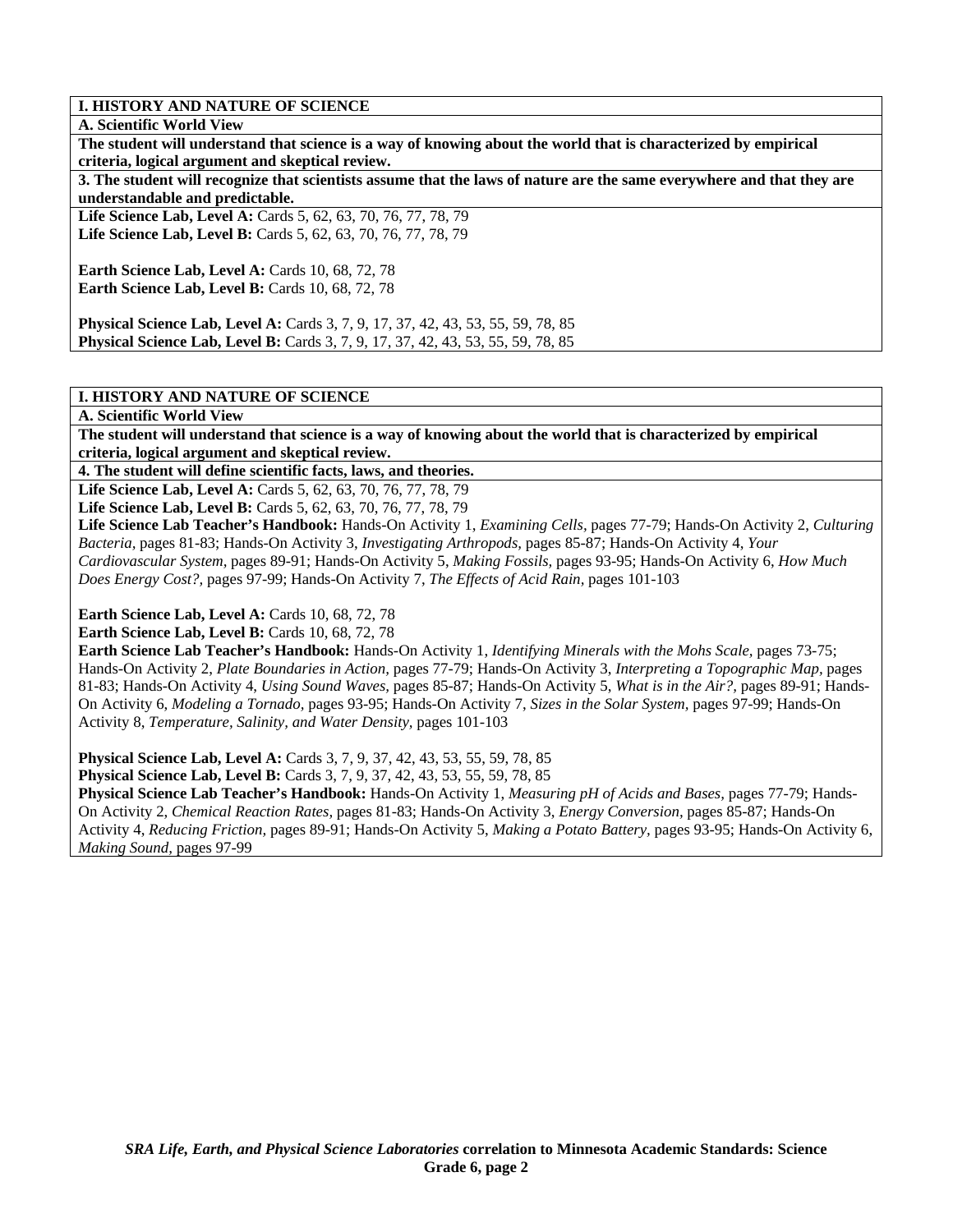**B. Scientific Inquiry** 

**The student will understand that scientific inquiry is used in systematic ways to investigate the natural world. 1. The student will identify questions that can be answered through scientific investigation and those that cannot.** 

**Life Science Lab Teacher's Handbook:** Hands-On Activity 1, *Examining Cells,* pages 77-79; Hands-On Activity 2, *Culturing Bacteria,* pages 81-83; Hands-On Activity 3, *Investigating Arthropods,* pages 85-87; Hands-On Activity 4, *Your Cardiovascular System,* pages 89-91; Hands-On Activity 5, *Making Fossils,* pages 93-95; Hands-On Activity 6, *How Much Does Energy Cost?,* pages 97-99; Hands-On Activity 7, *The Effects of Acid Rain,* pages 101-103

**Earth Science Lab Teacher's Handbook:** Hands-On Activity 1, *Identifying Minerals with the Mohs Scale,* pages 73-75; Hands-On Activity 2, *Plate Boundaries in Action,* pages 77-79; Hands-On Activity 3, *Interpreting a Topographic Map,* pages 81-83; Hands-On Activity 4, *Using Sound Waves,* pages 85-87; Hands-On Activity 5, *What is in the Air?,* pages 89-91; Hands-On Activity 6, *Modeling a Tornado,* pages 93-95; Hands-On Activity 7, *Sizes in the Solar System,* pages 97-99; Hands-On Activity 8, *Temperature, Salinity, and Water Density,* pages 101-103

**Physical Science Lab Teacher's Handbook:** Hands-On Activity 1, *Measuring pH of Acids and Bases,* pages 77-79; Hands-On Activity 2, *Chemical Reaction Rates,* pages 81-83; Hands-On Activity 3, *Energy Conversion,* pages 85-87; Hands-On Activity 4, *Reducing Friction,* pages 89-91; Hands-On Activity 5, *Making a Potato Battery,* pages 93-95; Hands-On Activity 6, *Making Sound,* pages 97-99

**Classroom Resource CD-ROM:** Writing Strategy 15

## **I. HISTORY AND NATURE OF SCIENCE**

**B. Scientific Inquiry** 

**The student will understand that scientific inquiry is used in systematic ways to investigate the natural world. 2. The student will distinguish among observation, prediction and inference.** 

**Life Science Lab Teacher's Handbook:** Hands-On Activity 1, *Examining Cells,* pages 77-79; Hands-On Activity 2, *Culturing Bacteria,* pages 81-83; Hands-On Activity 3, *Investigating Arthropods,* pages 85-87; Hands-On Activity 4, *Your Cardiovascular System,* pages 89-91; Hands-On Activity 5, *Making Fossils,* pages 93-95; Hands-On Activity 6, *How Much Does Energy Cost?,* pages 97-99; Hands-On Activity 7, *The Effects of Acid Rain,* pages 101-103

**Earth Science Lab Teacher's Handbook:** Hands-On Activity 1, *Identifying Minerals with the Mohs Scale,* pages 73-75; Hands-On Activity 2, *Plate Boundaries in Action,* pages 77-79; Hands-On Activity 3, *Interpreting a Topographic Map,* pages 81-83; Hands-On Activity 4, *Using Sound Waves,* pages 85-87; Hands-On Activity 5, *What is in the Air?,* pages 89-91; Hands-On Activity 6, *Modeling a Tornado,* pages 93-95; Hands-On Activity 7, *Sizes in the Solar System,* pages 97-99; Hands-On Activity 8, *Temperature, Salinity, and Water Density,* pages 101-103

**Physical Science Lab Teacher's Handbook:** Hands-On Activity 1, *Measuring pH of Acids and Bases,* pages 77-79; Hands-On Activity 2, *Chemical Reaction Rates,* pages 81-83; Hands-On Activity 3, *Energy Conversion,* pages 85-87; Hands-On Activity 4, *Reducing Friction,* pages 89-91; Hands-On Activity 5, *Making a Potato Battery,* pages 93-95; Hands-On Activity 6, *Making Sound,* pages 97-99

**Classroom Resource CD-ROM:** Writing Strategy 11, 17, 18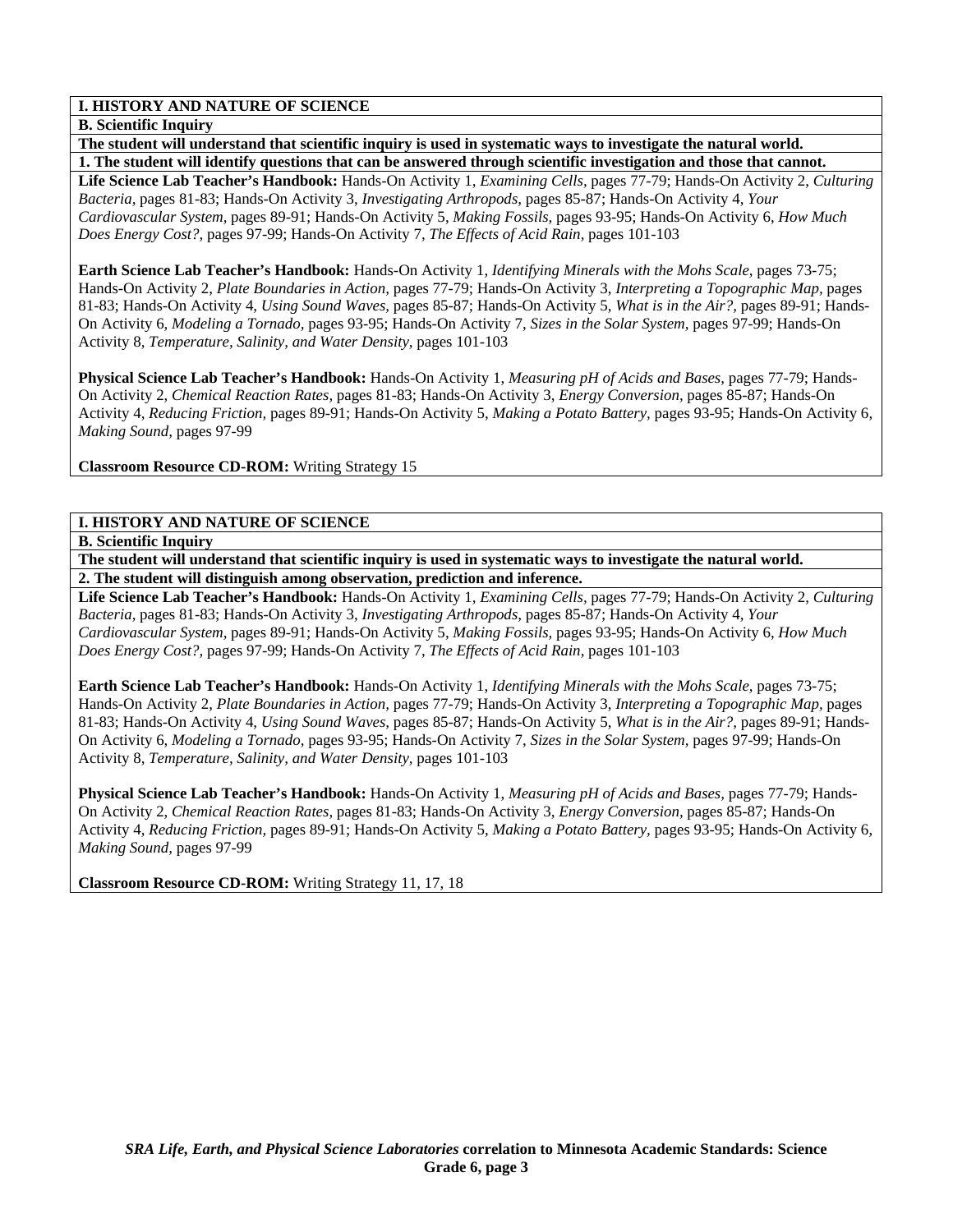#### **B. Scientific Inquiry**

**The student will understand that scientific inquiry is used in systematic ways to investigate the natural world. 3. The student will use appropriate tools and Système International (SI) units for measuring length, time, mass, volume and temperature with suitable precision and accuracy.** 

**Life Science Lab Teacher's Handbook:** Hands-On Activity 4, *Your Cardiovascular System,* pages 89-91; Hands-On Activity 6, *How Much Does Energy Cost?,* pages 97-99; Hands-On Activity 7, *The Effects of Acid Rain,* pages 101-103

**Earth Science Lab Teacher's Handbook:** Hands-On Activity 1, *Identifying Minerals with the Mohs Scale,* pages 73-75; Hands-On Activity 3, *Interpreting a Topographic Map,* pages 81-83; Hands-On Activity 7, *Sizes in the Solar System,* pages 97- 99; Hands-On Activity 8, *Temperature, Salinity, and Water Density,* pages 101-103

**Physical Science Lab Teacher's Handbook:** Hands-On Activity 1, *Measuring pH of Acids and Bases,* pages 77-79; Hands-On Activity 2, *Chemical Reaction Rates,* pages 81-83; Hands-On Activity 3, *Energy Conversion,* pages 85-87; Hands-On Activity 4, *Reducing Friction,* pages 89-91; Hands-On Activity 6, *Making Sound,* pages 97-99

**Classroom Resource CD-ROM:** Writing Strategy 15

#### **I. HISTORY AND NATURE OF SCIENCE**

#### **B. Scientific Inquiry**

**The student will understand that scientific inquiry is used in systematic ways to investigate the natural world. 4. The student will present and explain data and findings from controlled experiments using multiple representations including tables, graphs, physical models, and demonstrations.** 

**Life Science Lab Teacher's Handbook:** Hands-On Activity 1, *Examining Cells,* pages 77-79; Hands-On Activity 2, *Culturing Bacteria,* pages 81-83; Hands-On Activity 3, *Investigating Arthropods,* pages 85-87; Hands-On Activity 4, *Your Cardiovascular System,* pages 89-91; Hands-On Activity 5, *Making Fossils,* pages 93-95; Hands-On Activity 6, *How Much Does Energy Cost?,* pages 97-99; Hands-On Activity 7, *The Effects of Acid Rain,* pages 101-103

**Earth Science Lab Teacher's Handbook:** Hands-On Activity 1, *Identifying Minerals with the Mohs Scale,* pages 73-75; Hands-On Activity 2, *Plate Boundaries in Action,* pages 77-79; Hands-On Activity 3, *Interpreting a Topographic Map,* pages 81-83; Hands-On Activity 4, *Using Sound Waves,* pages 85-87; Hands-On Activity 5, *What is in the Air?,* pages 89-91; Hands-On Activity 6, *Modeling a Tornado,* pages 93-95; Hands-On Activity 7, *Sizes in the Solar System,* pages 97-99; Hands-On Activity 8, *Temperature, Salinity, and Water Density,* pages 101-103

**Physical Science Lab Teacher's Handbook:** Hands-On Activity 1, *Measuring pH of Acids and Bases,* pages 77-79; Hands-On Activity 2, *Chemical Reaction Rates,* pages 81-83; Hands-On Activity 3, *Energy Conversion,* pages 85-87; Hands-On Activity 4, *Reducing Friction,* pages 89-91; Hands-On Activity 5, *Making a Potato Battery,* pages 93-95; Hands-On Activity 6, *Making Sound,* pages 97-99

**Classroom Resource CD-ROM:** Writing Strategy 16, 20, 22, 24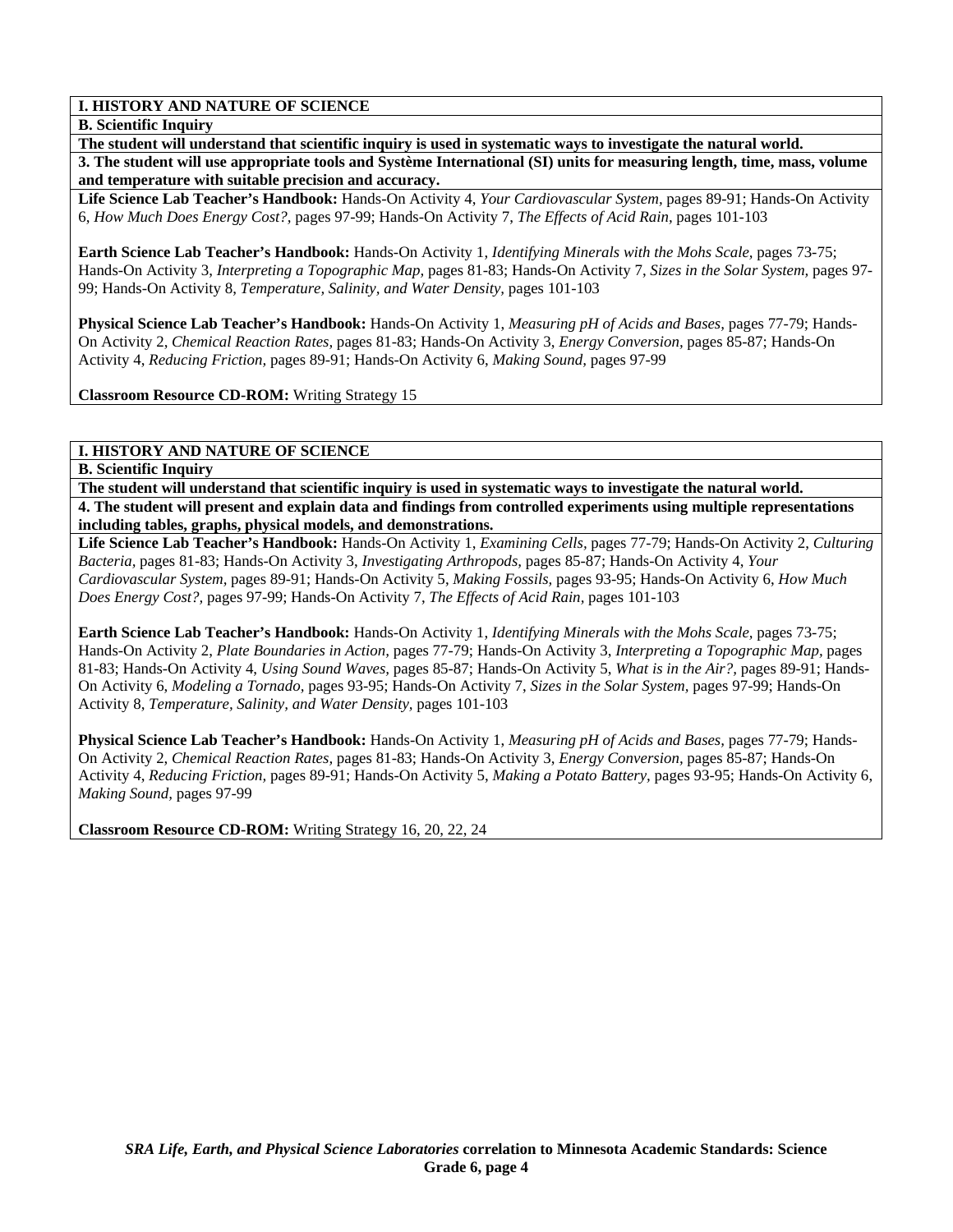#### **C. Scientific Enterprise**

**The student will know that science and technology are human efforts that both influence and are influenced by society. 1. The student will describe the types of questions asked, the products, and the methods of investigation used to distinguish science from technology.** 

**Life Science Lab Teacher's Handbook:** Hands-On Activity 1, *Examining Cells,* pages 77-79; Hands-On Activity 2, *Culturing Bacteria,* pages 81-83; Hands-On Activity 3, *Investigating Arthropods,* pages 85-87; Hands-On Activity 4, *Your Cardiovascular System,* pages 89-91; Hands-On Activity 5, *Making Fossils,* pages 93-95; Hands-On Activity 6, *How Much Does Energy Cost?,* pages 97-99; Hands-On Activity 7, *The Effects of Acid Rain,* pages 101-103

**Earth Science Lab Teacher's Handbook:** Hands-On Activity 1, *Identifying Minerals with the Mohs Scale,* pages 73-75; Hands-On Activity 2, *Plate Boundaries in Action,* pages 77-79; Hands-On Activity 3, *Interpreting a Topographic Map,* pages 81-83; Hands-On Activity 4, *Using Sound Waves,* pages 85-87; Hands-On Activity 5, *What is in the Air?,* pages 89-91; Hands-On Activity 6, *Modeling a Tornado,* pages 93-95; Hands-On Activity 7, *Sizes in the Solar System,* pages 97-99; Hands-On Activity 8, *Temperature, Salinity, and Water Density,* pages 101-103

**Physical Science Lab Teacher's Handbook:** Hands-On Activity 1, *Measuring pH of Acids and Bases,* pages 77-79; Hands-On Activity 2, *Chemical Reaction Rates,* pages 81-83; Hands-On Activity 3, *Energy Conversion,* pages 85-87; Hands-On Activity 4, *Reducing Friction,* pages 89-91; Hands-On Activity 5, *Making a Potato Battery,* pages 93-95; Hands-On Activity 6, *Making Sound,* pages 97-99

# **I. HISTORY AND NATURE OF SCIENCE**

**C. Scientific Enterprise** 

**The student will know that science and technology are human efforts that both influence and are influenced by society. 2. The student will explain why scientists may work in teams or work alone, can collaborate and, at times, compete.**  This concept is not covered at this level.

# **II. PHYSICAL SCIENCE**

**A. Structure of Matter** 

**The student will understand that matter is made of small particles and this explains the properties of matter.** 

**1. The student will know that there are more than 100 different elements with unique properties.** 

**Physical Science Lab, Level A: Cards 10, 17, 18, 19, 20 Physical Science Lab, Level B: Cards 10, 17, 18, 19, 20** 

#### **II. PHYSICAL SCIENCE**

**A. Structure of Matter** 

**The student will understand that matter is made of small particles and this explains the properties of matter. 2. The student will use evidence to explain that matter is made of small particles called atoms or molecules which are too small to see.** 

**Physical Science Lab, Level A: Cards 3, 4, 21 Physical Science Lab, Level B: Cards 3, 4, 21** 

## **II. PHYSICAL SCIENCE**

**A. Structure of Matter** 

**The student will understand that matter is made of small particles and this explains the properties of matter. 3. The student will know that the mass of a substance remains constant whether it is together, in parts or in a different state. Physical Science Lab, Level A: Card 2** 

**Physical Science Lab, Level B: Card 2**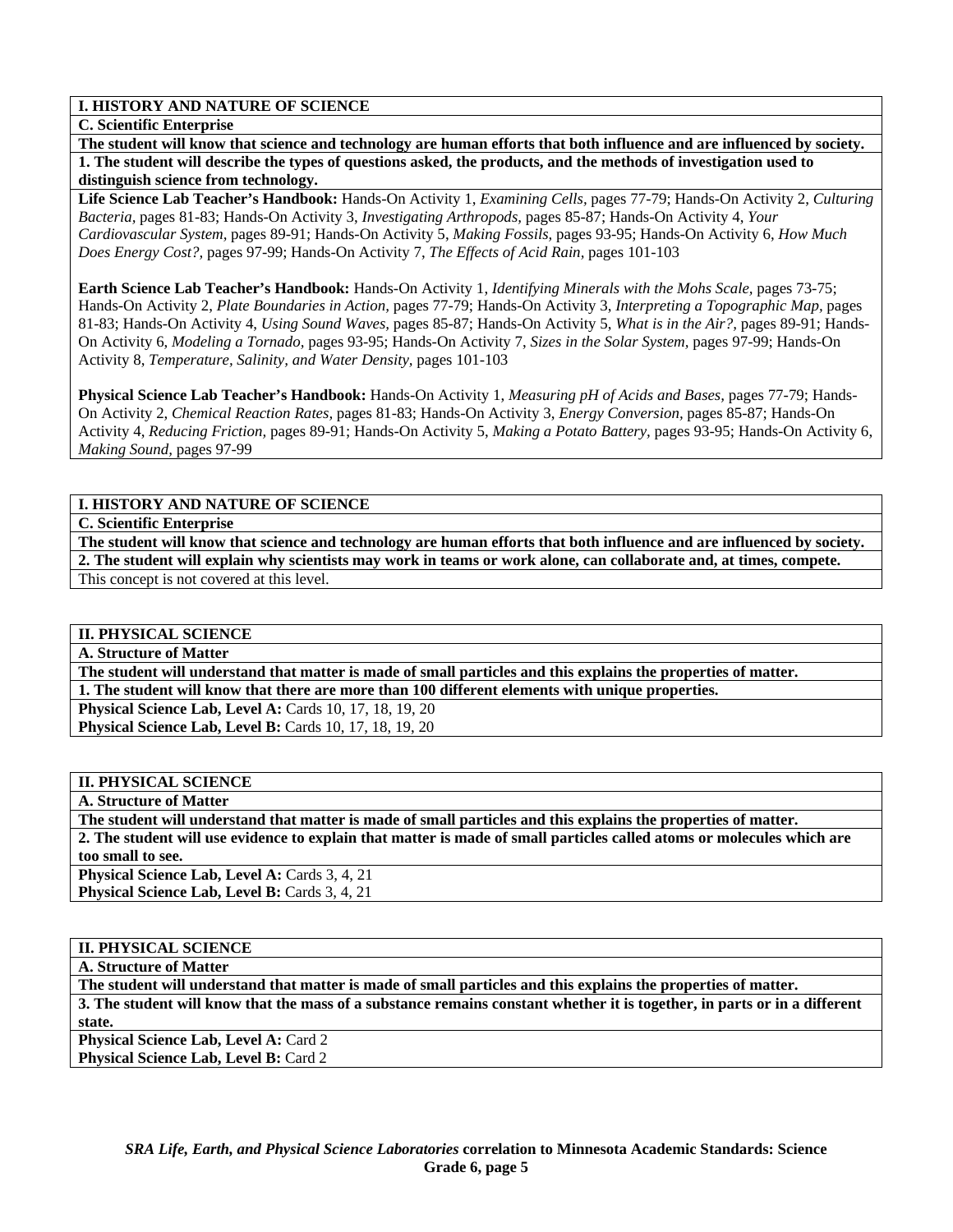**II. PHYSICAL SCIENCE** 

**A. Structure of Matter** 

**The student will understand that matter is made of small particles and this explains the properties of matter. 4. The student will describe the states of matter in terms of the space between particles.** 

**Physical Science Lab, Level A: Cards 5, 6, 7, 8, 42** 

**Physical Science Lab, Level B: Cards 5, 6, 7, 8, 42** 

#### **II. PHYSICAL SCIENCE**

**A. Structure of Matter** 

**The student will understand that matter is made of small particles and this explains the properties of matter.** 

**5. The student will distinguish between volume, mass and density.** 

**Physical Science Lab, Level A: Card 2** Physical Science Lab, Level B: Card 2

# **II. PHYSICAL SCIENCE**

**A. Structure of Matter** 

**The student will understand that matter is made of small particles and this explains the properties of matter. 6. The student will use the characteristic properties of density, melting point, boiling point and solubility to identify and distinguish mixtures and pure substances.** 

**Physical Science Lab, Level A: Cards 2, 12, 13, 42** 

**Physical Science Lab, Level B: Cards 2, 12, 13, 42** 

## **II. PHYSICAL SCIENCE**

**A. Structure of Matter** 

**The student will understand that matter is made of small particles and this explains the properties of matter.** 

**7. The student will know that atoms are the smallest unit of an element that maintains the characteristics of the element. Physical Science Lab, Level A: Cards 3, 4, 12** 

Physical Science Lab, Level B: Cards 3, 4, 12

# **II. PHYSICAL SCIENCE**

**B. Chemical Reactions** 

**The student will differentiate between chemical and physical changes.** 

**1. The student will define chemical and physical changes.** 

**Physical Science Lab, Level A: Cards 8, 9, 27, 28, 29, 30** 

**Physical Science Lab, Level B:** Cards 8, 9, 27, 28, 29, 30

**Physical Science Lab Teacher's Handbook:** Hands-On Activity 2, *Chemical Reaction Rates,* pages 81-83

### **II. PHYSICAL SCIENCE**

**B. Chemical Reactions** 

**The student will differentiate between chemical and physical changes.** 

**2. The student will observe that substances react chemically with other substances to form new substances with different characteristic properties.** 

**Physical Science Lab, Level A: Cards 9, 27, 28, 29, 30** 

**Physical Science Lab, Level B: Cards 9, 27, 28, 29, 30** 

**Physical Science Lab Teacher's Handbook:** Hands-On Activity 2, *Chemical Reaction Rates,* pages 81-83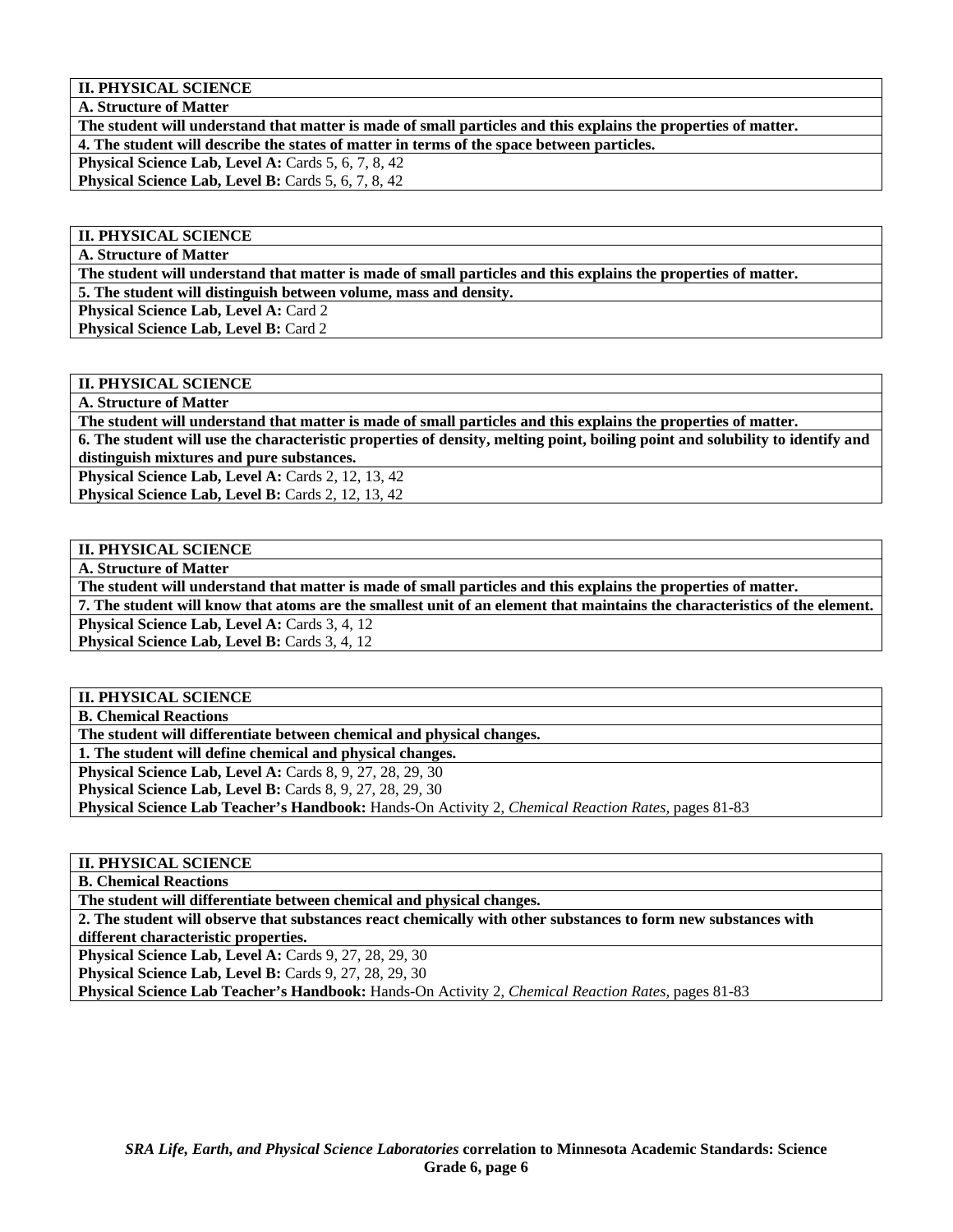**II. PHYSICAL SCIENCE** 

**B. Chemical Reactions** 

**The student will differentiate between chemical and physical changes.** 

**3. The student will give examples and classify substances as mixtures or pure substances.** 

**Physical Science Lab, Level A: Cards 10, 11, 12, 13** 

Physical Science Lab, Level B: Cards 10, 11, 12, 13

## **II. PHYSICAL SCIENCE**

**C. Energy Transformations** 

**The student will understand that energy exists in many forms and can be transferred in many ways.** 

**1. The student will compare and contrast heat, chemical, mechanical and electrical energy and identify transformations of energy from one form to another in everyday situations.** 

**Physical Science Lab, Level A:** Cards 34, 36, 37, 39, 40, 41, 42, 45, 46, 47, 48, 49, 66, 67, 70, 76, 77, 78, 79, 80, 82, 83 **Physical Science Lab, Level B:** Cards 34, 36, 37, 39, 40, 41, 42, 45, 46, 47, 48, 49, 66, 67, 70, 76, 77, 78, 79, 80, 82, 83 **Physical Science Lab Teacher's Handbook:** Hands-On Activity 3, *Energy Conversion,* pages 85-87; Hands-On Activity 5, *Making a Potato Battery,* pages 93-95; Hands-On Activity 6, *Making Sound,* pages 97-99

#### **II. PHYSICAL SCIENCE**

**C. Energy Transformations** 

**The student will understand that energy exists in many forms and can be transferred in many ways.** 

**2. The student will recognize that heat is transferred by convection, conduction, and radiation from warmer objects to cooler ones until both reach the same temperature.** 

Earth Science Lab, Level A: Cards 38, 57, 87 Earth Science Lab, Level B: Cards 38, 57, 87

Physical Science Lab, Level A: Cards 42, 43, 44

**Physical Science Lab, Level B: Cards 42, 43, 44** 

## **II. PHYSICAL SCIENCE**

**C. Energy Transformations** 

**The student will understand that energy exists in many forms and can be transferred in many ways.** 

**3. The student will demonstrate that visible light from the sun or reflected by objects may be made up of a mixture of many different colors of light.** 

Physical Science Lab, Level A: Cards 82, 83, 85 **Physical Science Lab, Level B: Cards 82, 83, 85** 

# **II. PHYSICAL SCIENCE**

**C. Energy Transformations** 

**The student will understand that energy exists in many forms and can be transferred in many ways.** 

**4. The student will recognize the relationship between light and heat.** 

**Physical Science Lab, Level A:** Cards 82, 83, 85, 86

**Physical Science Lab, Level B:** Cards 82, 83, 85, 86

#### **II. PHYSICAL SCIENCE**

**C. Energy Transformations** 

**The student will understand that energy exists in many forms and can be transferred in many ways.** 

**5. The student will describe waves in terms of speed, frequency and wave length.** 

**Physical Science Lab, Level A: Cards 77, 78, 79, 80** 

**Physical Science Lab, Level B: Cards 77, 78, 79, 80** 

**Physical Science Lab Teacher's Handbook:** Hands-On Activity 6, *Making Sound,* pages 97-99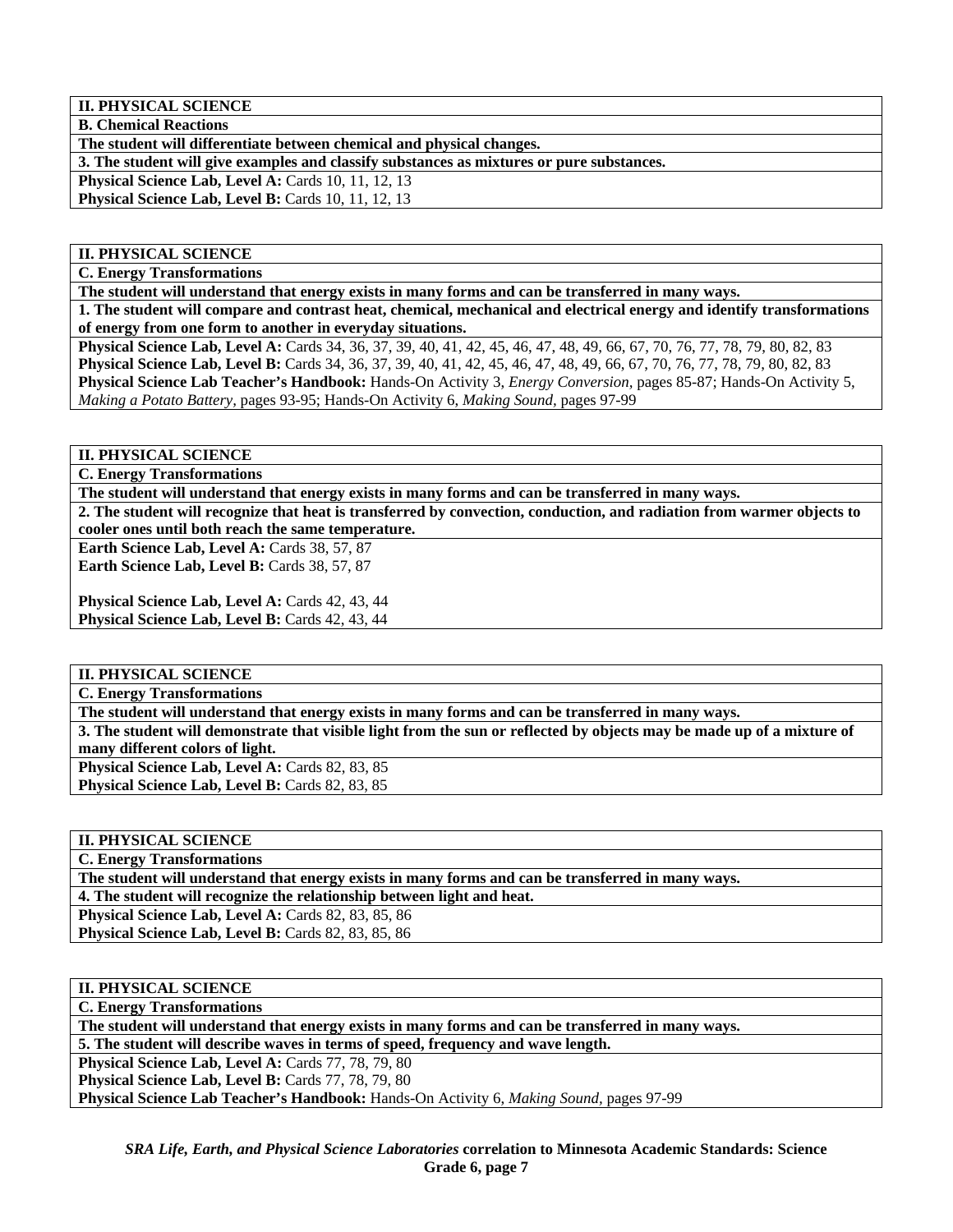**II. PHYSICAL SCIENCE** 

**C. Energy Transformations** 

**The student will understand that energy exists in many forms and can be transferred in many ways. 6. The student will recognize that vibrations such as sound and earthquakes move in waves and that waves move at different speeds in different materials. Earth Science Lab, Level A: Card 16** Earth Science Lab, Level B: Card 16 **Physical Science Lab, Level A:** Cards 77, 78, 79, 80, 81, 87, 88 **Physical Science Lab, Level B:** Cards 77, 78, 79, 80, 81, 87, 88

**II. PHYSICAL SCIENCE** 

**D. Motion** 

**The Student will describe the motion of objects.** 

**1. The student will use a frame of reference to describe the position, speed, and acceleration of an object.** 

**Physical Science Lab, Level A: Cards 50, 51, 52, 53** 

**Physical Science Lab, Level B: Cards 50, 51, 52, 53** 

**II. PHYSICAL SCIENCE** 

**D. Motion** 

**The Student will describe the motion of objects.** 

**2. The student will measure and graph the positions and speed of an object.** 

**Physical Science Lab, Level A: Card 52** 

Physical Science Lab, Level B: Card 52

#### **II. PHYSICAL SCIENCE**

**D. Motion** 

**The Student will describe the motion of objects.** 

**3. The student will recognize that unbalanced forces acting on one object change the object's speed and/or direction.** 

**Physical Science Lab, Level A: Cards 54, 55, 56, 58, 59** 

**Physical Science Lab, Level B:** Cards 54, 55, 56, 58, 59

**Physical Science Lab Teacher's Handbook:** Hands-On Activity 4, *Reducing Friction,* pages 89-91

# **II. PHYSICAL SCIENCE**

**E. Forces of Nature** 

**The student will understand that a variety of forces govern the structure and motion of objects in the universe. 1. The student will know that electric currents and magnets can exert a force on certain objects and each other.** 

**Physical Science Lab, Level A:** Cards 66, 67, 68, 69, 71, 74, 75, 76

**Physical Science Lab, Level B:** Cards 66, 67, 68, 69, 71, 74, 75, 76

## **II. PHYSICAL SCIENCE**

**E. Forces of Nature** 

**The student will understand that a variety of forces govern the structure and motion of objects in the universe. 2. The student will know that there are positive and negative charges and that like charges repel one another and opposite charges attract.** 

Physical Science Lab, Level A: Cards 66, 67, 74

Physical Science Lab, Level B: Cards 66, 67, 74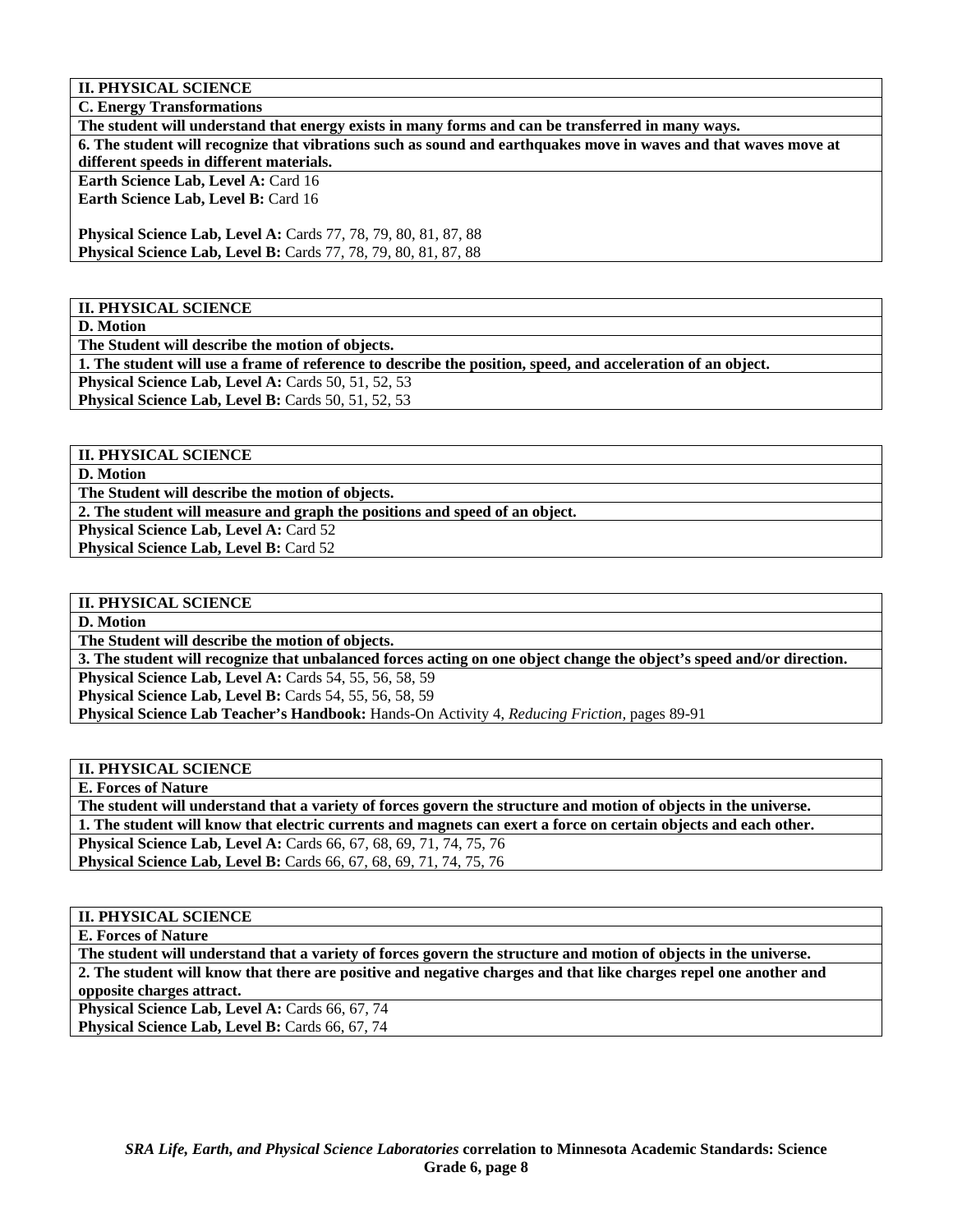# *SRA Life, Earth, and Physical Science Laboratories*  **correlation to Minnesota Academic Standards: Science Grade 7**

*SRA Life, Earth, and Physical Science Laboratories* provide core science content in an alternate reading format. Each *SRA Science Lab* contains 180 Science Cards covering key science concepts and vocabulary. Each lab covers 90 different science topics presented at two different reading levels to meet varied student abilities. The *Teacher's Handbook* includes hands-on inquiry activities as well as vocabulary building exercises. The *Classroom Resource CD-ROM* includes Writing Strategies in Science along with tests and vocabulary games.

### **I. HISTORY AND NATURE OF SCIENCE**

**A. Scientific World View** 

**The student will understand that science is a way of knowing about the world that is characterized by empirical criteria, logical argument and skeptical review.** 

**1. The student will recognize how scientific knowledge is subject to change as new evidence becomes available, or as new theories cause scientists to look at old observations differently.** 

Life Science Lab, Level A: Cards 2, 5, 46, 49, 59, 64, 69, 86, 87, 88, 89, 90 **Life Science Lab, Level B:** Cards 2, 5, 46, 49, 59, 64, 69, 86, 87, 88, 89, 90

**Earth Science Lab, Level A:** Cards 10, 16, 20, 31, 32, 42, 51, 54, 59, 60, 61, 68, 72, 78, 79, 80, 81, 88 **Earth Science Lab, Level B:** Cards 10, 16, 20, 31, 32, 42, 51, 54, 59, 60, 61, 68, 72, 78, 79, 80, 81, 88

**Physical Science Lab, Level A:** Cards 3, 7, 17, 33, 35, 53, 55, 59, 76, 81, 84, 90 **Physical Science Lab, Level B:** Cards 3, 7, 17, 33, 35, 53, 55, 59, 76, 81, 84, 90

## **I. HISTORY AND NATURE OF SCIENCE**

**A. Scientific World View** 

**The student will understand that science is a way of knowing about the world that is characterized by empirical criteria, logical argument and skeptical review.** 

**2. The student will explain natural phenomena by using appropriate physical, conceptual, and mathematical models.** 

**Life Science Lab Teacher's Handbook:** Hands-On Activity 4, *Your Cardiovascular System,* pages 89-91; Hands-On Activity 5, *Making Fossils,* pages 93-95; Hands-On Activity 6, *How Much Does Energy Cost?,* pages 97-99

**Earth Science Lab Teacher's Handbook:** Hands-On Activity 2, *Plate Boundaries in Action,* pages 77-79; Hands-On Activity 6, *Modeling a Tornado,* pages 93-95; Hands-On Activity 7, *Sizes in the Solar System,* pages 97-99

**Physical Science Lab Teacher's Handbook:** Hands-On Activity 5, *Making a Potato Battery,* pages 93-95; Hands-On Activity 6, *Making Sound,* pages 97-99

**Classroom Resource CD-ROM:** Writing Strategy 20

#### **I. HISTORY AND NATURE OF SCIENCE**

**B. Scientific Inquiry** 

**The student will design and conduct scientific investigations.** 

**1. The student will formulate a testable hypothesis based on prior knowledge.** 

**Life Science Lab Teacher's Handbook:** Hands-On Activity 3, *Investigating Arthropods,* pages 85-87

**Physical Science Lab Teacher's Handbook:** Hands-On Activity 2, *Chemical Reaction Rates,* pages 81-83; Hands-On Activity 3, *Energy Conversion,* pages 85-87

**Classroom Resource CD-ROM:** Writing Strategy 8, 15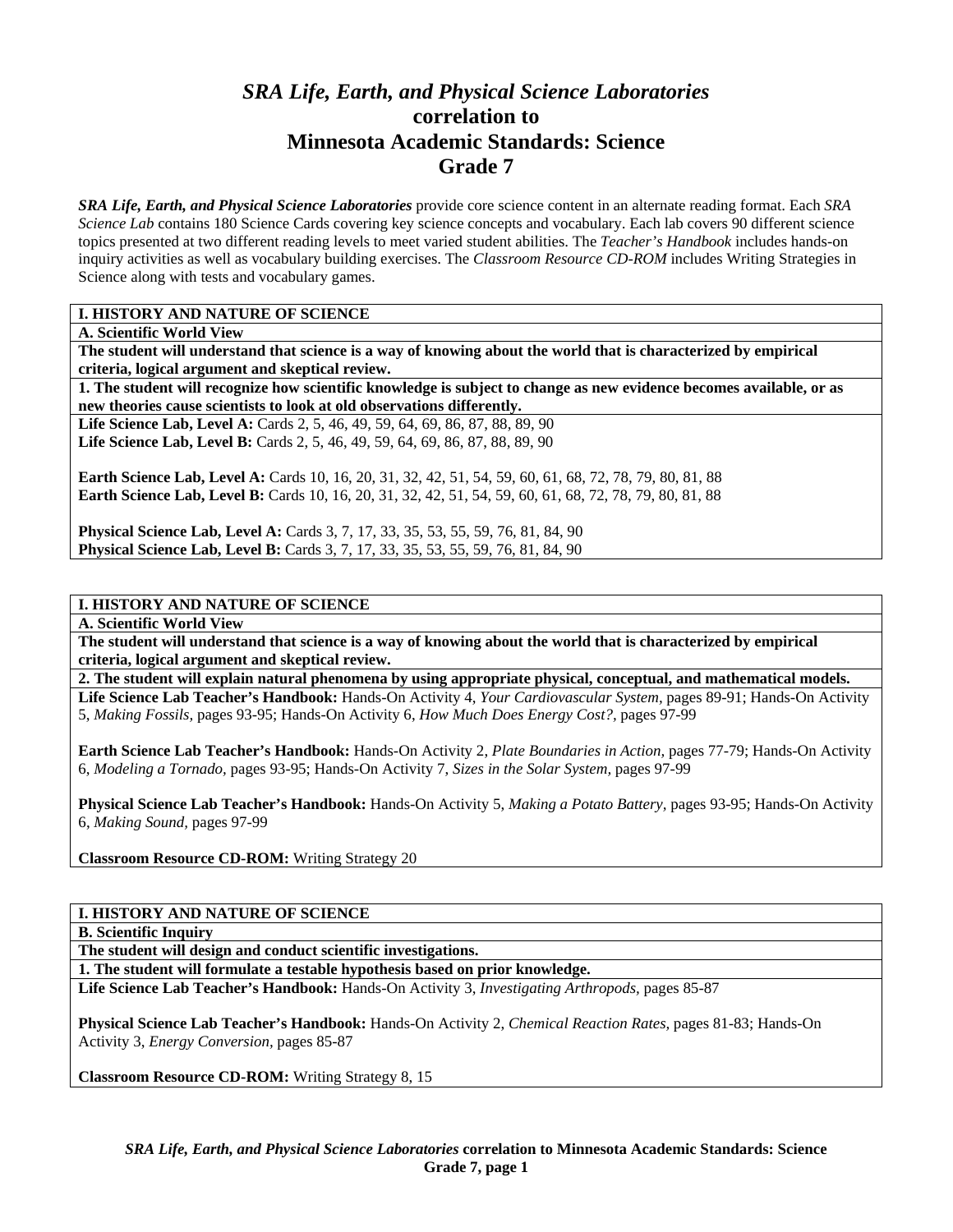**B. Scientific Inquiry** 

**The student will design and conduct scientific investigations.** 

**2. The student will recognize that a variable is a condition that may influence the outcome of an investigation and know the importance of manipulating one variable at a time.** 

**Life Science Lab Teacher's Handbook:** Hands-On Activity 7, *The Effects of Acid Rain,* pages 101-103

**Earth Science Lab Teacher's Handbook:** Hands-On Activity 8, *Temperature, Salinity, and Water Density,* pages 101-103

**Physical Science Lab Teacher's Handbook:** Hands-On Activity 2, *Chemical Reaction Rates,* pages 81-83

**Classroom Resource CD-ROM:** Writing Strategy 23

## **I. HISTORY AND NATURE OF SCIENCE**

**B. Scientific Inquiry** 

**The student will design and conduct scientific investigations.** 

**3. The student will write a specific step-by-step procedure for a scientific investigation.** 

**Classroom Resource CD-ROM:** Writing Strategy 15

#### **I. HISTORY AND NATURE OF SCIENCE**

**B. Scientific Inquiry** 

**The student will design and conduct scientific investigations.** 

**4. The student will explain how classroom scientific investigations relate to established scientific principles.** 

**Life Science Lab Teacher's Handbook:** Hands-On Activity 1, *Examining Cells,* pages 77-79; Hands-On Activity 2, *Culturing Bacteria,* pages 81-83; Hands-On Activity 3, *Investigating Arthropods,* pages 85-87; Hands-On Activity 4, *Your Cardiovascular System,* pages 89-91; Hands-On Activity 5, *Making Fossils,* pages 93-95; Hands-On Activity 6, *How Much Does Energy Cost?,* pages 97-99; Hands-On Activity 7, *The Effects of Acid Rain,* pages 101-103

**Earth Science Lab Teacher's Handbook:** Hands-On Activity 1, *Identifying Minerals with the Mohs Scale,* pages 73-75; Hands-On Activity 2, *Plate Boundaries in Action,* pages 77-79; Hands-On Activity 3, *Interpreting a Topographic Map,* pages 81-83; Hands-On Activity 4, *Using Sound Waves,* pages 85-87; Hands-On Activity 5, *What is in the Air?,* pages 89-91; Hands-On Activity 6, *Modeling a Tornado,* pages 93-95; Hands-On Activity 7, *Sizes in the Solar System,* pages 97-99; Hands-On Activity 8, *Temperature, Salinity, and Water Density,* pages 101-103

**Physical Science Lab Teacher's Handbook:** Hands-On Activity 1, *Measuring pH of Acids and Bases,* pages 77-79; Hands-On Activity 2, *Chemical Reaction Rates,* pages 81-83; Hands-On Activity 3, *Energy Conversion,* pages 85-87; Hands-On Activity 4, *Reducing Friction,* pages 89-91; Hands-On Activity 5, *Making a Potato Battery,* pages 93-95; Hands-On Activity 6, *Making Sound,* pages 97-99

#### **I. HISTORY AND NATURE OF SCIENCE**

**C. Scientific Enterprise** 

**The student will know that science and technology are human efforts that both influence, and are influenced by, society. 1. The student will give examples of the development of technology influencing scientific knowledge, and investigation and scientific knowledge influencing the development of technology.** 

**Life Science Lab, Level A: Cards 5, 49, 59, 64, 69, 83 Life Science Lab, Level B:** Cards 5, 49, 59, 64, 69, 83

**Earth Science Lab, Level A: Cards 16, 20, 31, 51, 54, 70, 79, 80, 81, 88 Earth Science Lab, Level B:** Cards 16, 20, 31, 51, 54, 70, 79, 80, 81, 88

**Physical Science Lab, Level A:** Cards 33, 35, 73, 76, 81, 84, 90 **Physical Science Lab, Level B:** Cards 33, 35, 72, 76, 81, 84, 90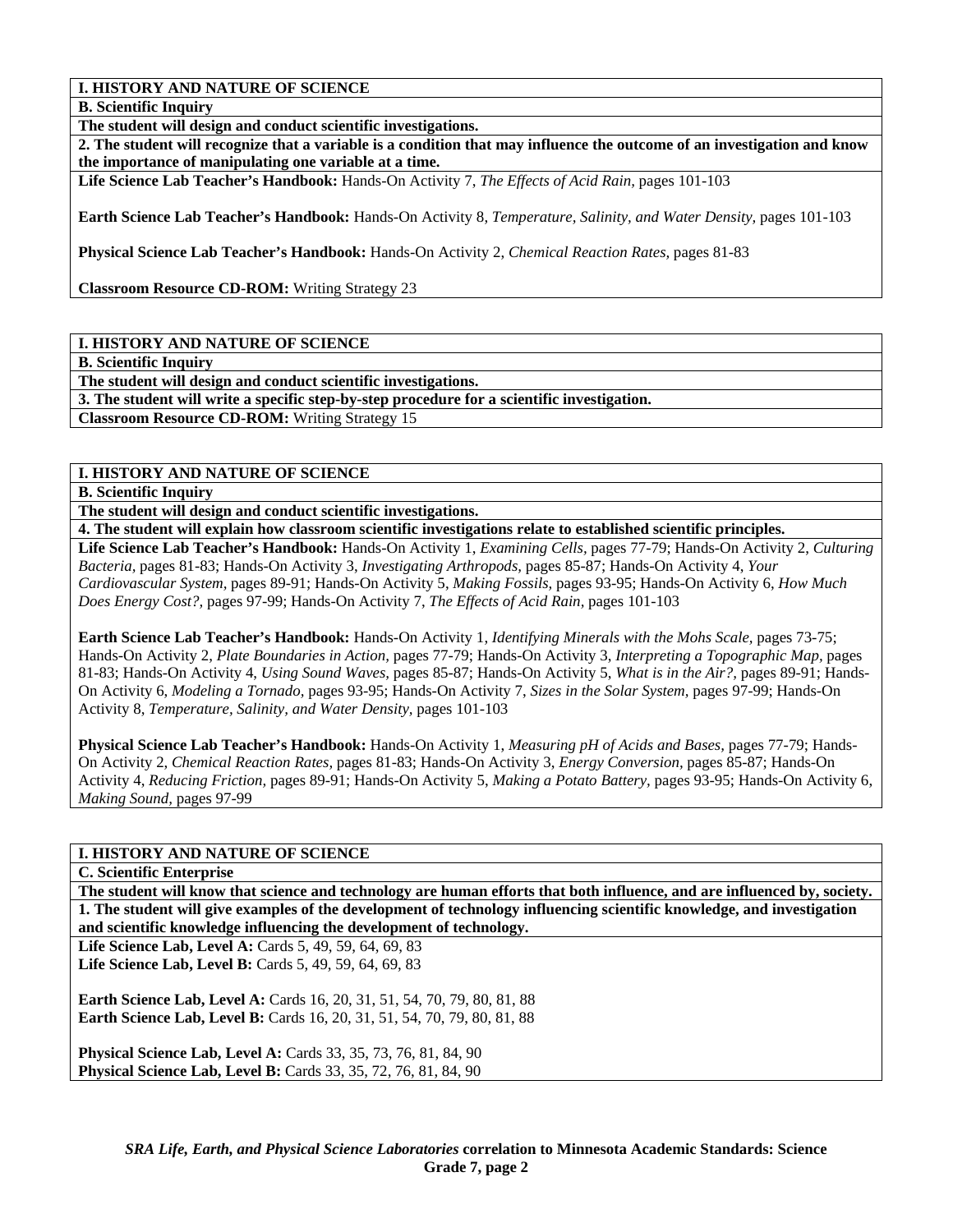#### **D. Historic Perspectives**

**The student will understand how scientific discovery, culture, societal norms and technology have influenced one another in different time periods.** 

**1. The student will cite examples of individuals throughout history who made discoveries and contributions in science and technology.** 

Life Science Lab, Level A: Cards 2, 5, 46, 59 Life Science Lab, Level B: Cards 2, 5, 46, 59

**Earth Science Lab, Level A: Cards 10, 68, 72, 78 Earth Science Lab, Level B: Cards 10, 68, 72, 78** 

Physical Science Lab, Level A: Cards 3, 7, 17, 55 Physical Science Lab, Level B: Cards 3, 7, 17, 55

# **I. HISTORY AND NATURE OF SCIENCE**

#### **D. Historic Perspectives**

**The student will understand how scientific discovery, culture, societal norms and technology have influenced one another in different time periods.** 

**2. The student will cite examples of how culture influences scientific and technological advances.** 

This concept is not covered at this level.

#### **IV. LIFE SCIENCE**

**A. Cells** 

**The student will understand that all organisms are composed of cells that carry on the many functions needed to sustain life.** 

**1. The student will know that cells are the fundamental units of life.** 

**Life Science Lab, Level A: Cards 1, 5, 6, 7, 8, 9, 10** 

**Life Science Lab, Level B:** Cards 1, 5, 6, 7, 8, 9, 10

**Life Science Lab Teacher's Handbook:** Hands-On Activity 1, *Examining Cells,* pages 77-79

#### **IV. LIFE SCIENCE**

**A. Cells** 

**The student will understand that all organisms are composed of cells that carry on the many functions needed to sustain life.** 

**2. The student will distinguish between single-cellular and multi-cellular organisms.** 

Life Science Lab, Level A: Cards 5, 6, 7, 11, 12, 13, 14, 15, 16, 17, 18, 19, 20, 21, 22, 25, 27, 28, 29, 30, 31, 32, 33, 34, 35, 36, 37, 38, 39, 40

Life Science Lab, Level B: Cards 5, 6, 7, 11, 12, 13, 14, 15, 16, 17, 18, 19, 20, 21, 22, 25, 27, 28, 29, 30, 31, 32, 33, 34, 35, 36, 37, 38, 39, 40

**Life Science Lab Teacher's Handbook:** Hands-On Activity 1, *Examining Cells,* pages 77-79; Hands-On Activity 2, *Culturing Bacteria,* pages 81-83; Hands-On Activity 3, *Investigating Arthropods,* pages 85-87

#### **IV. LIFE SCIENCE**

**A. Cells** 

**The student will understand that all organisms are composed of cells that carry on the many functions needed to sustain life.** 

**3. The student will distinguish between plant and animal cells.** 

Life Science Lab, Level A: Cards 6, 7, 9

Life Science Lab, Level B: Cards 6, 7, 9

**Life Science Lab Teacher's Handbook:** Hands-On Activity 1, *Examining Cells,* pages 77-79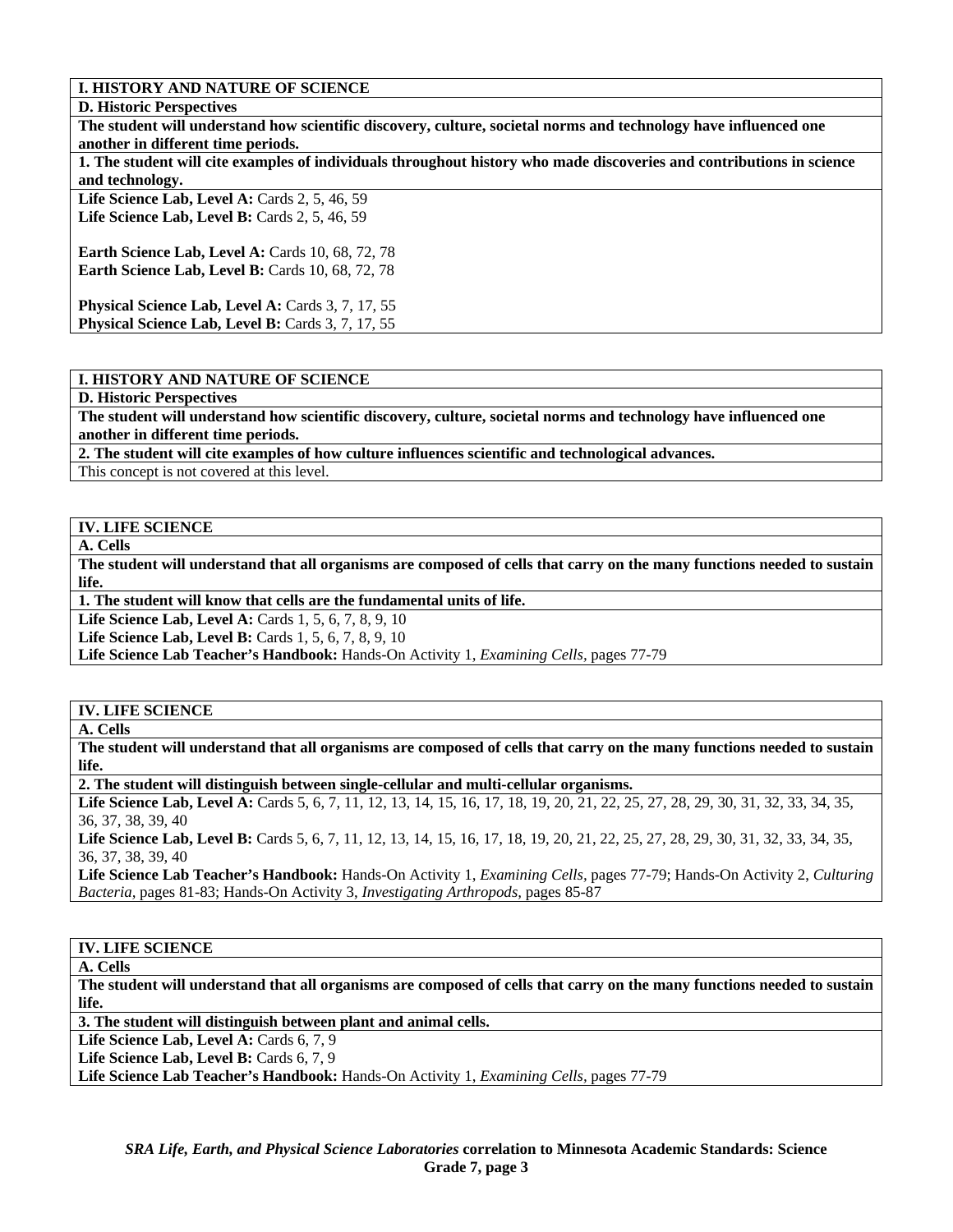#### **A. Cells**

**The student will understand that all organisms are composed of cells that carry on the many functions needed to sustain life.** 

**4. The student will recognize that cells repeatedly divide for growth and repair.** 

Life Science Lab, Level A: Cards 10, 60

Life Science Lab, Level B: Cards 10, 60

### **IV. LIFE SCIENCE**

**A. Cells** 

**The student will understand that all organisms are composed of cells that carry on the many functions needed to sustain life.** 

**5. The student will recognize that cells convert energy from food for the production of molecules necessary for life, and for life processes including cell growth and cell division.** 

**Life Science Lab, Level A: Cards 7, 9, 16, 17, 46** 

**Life Science Lab, Level B:** Cards 7, 9, 16, 17, 46

# **IV. LIFE SCIENCE**

**A. Cells** 

**The student will understand that all organisms are composed of cells that carry on the many functions needed to sustain life.** 

**6. The student will recognize that specialized cells in multi-cellular organisms perform specialized functions.** 

**Life Science Lab, Level A:** Cards 5, 6, 7, 8, 9, 10, 44, 47, 48, 49, 50, 51, 52, 53, 54, 55, 56, 57, 58

**Life Science Lab, Level B:** Cards 5, 6, 7, 8, 9, 10, 44, 47, 48, 49, 50, 51, 52, 53, 54, 55, 56, 57, 58

**Life Science Lab Teacher's Handbook:** Hands-On Activity 1, *Examining Cells,* pages 77-79; Hands-On Activity 4, *Your Cardiovascular System,* pages 89-91

## **IV. LIFE SCIENCE**

**B. Diversity of Organisms** 

**The student will understand that living systems, at every level of organization, demonstrate the complementary nature of structure and function.** 

**1. The student will explain that individuals are composed of specialized cells, tissues, organs and organ systems that perform specialized functions.** 

**Life Science Lab, Level A:** Cards 5, 6, 7, 8, 9, 10, 44, 47, 48, 49, 50, 51, 52, 53, 54, 55, 56, 57, 58

**Life Science Lab, Level B:** Cards 5, 6, 7, 8, 9, 10, 44, 47, 48, 49, 50, 51, 52, 53, 54, 55, 56, 57, 58

**Life Science Lab Teacher's Handbook:** Hands-On Activity 1, *Examining Cells,* pages 77-79; Hands-On Activity 4, *Your Cardiovascular System,* pages 89-91

#### **IV. LIFE SCIENCE**

**B. Diversity of Organisms** 

**The student will understand that living systems, at every level of organization, demonstrate the complementary nature of structure and function.** 

**2. The student will recognize that an organism's body plan and its ability to regulate its internal environment enable it to make or find food, grow, and reproduce in a constantly changing environment.** 

Life Science Lab, Level A: Cards 1, 6, 7, 13, 16, 17, 20, 21, 22, 23, 24, 34, 36, 40, 41, 43, 73, 74, 75, 76, 77 **Life Science Lab, Level B:** Cards 1, 6, 7, 13, 16, 17, 20, 21, 22, 23, 24, 34, 36, 40, 41, 43, 73, 74, 75, 76, 77 **Life Science Lab Teacher's Handbook:** Hands-On Activity 1, *Examining Cells,* pages 77-79; Hands-On Activity 3, *Investigating Arthropods,* pages 85-87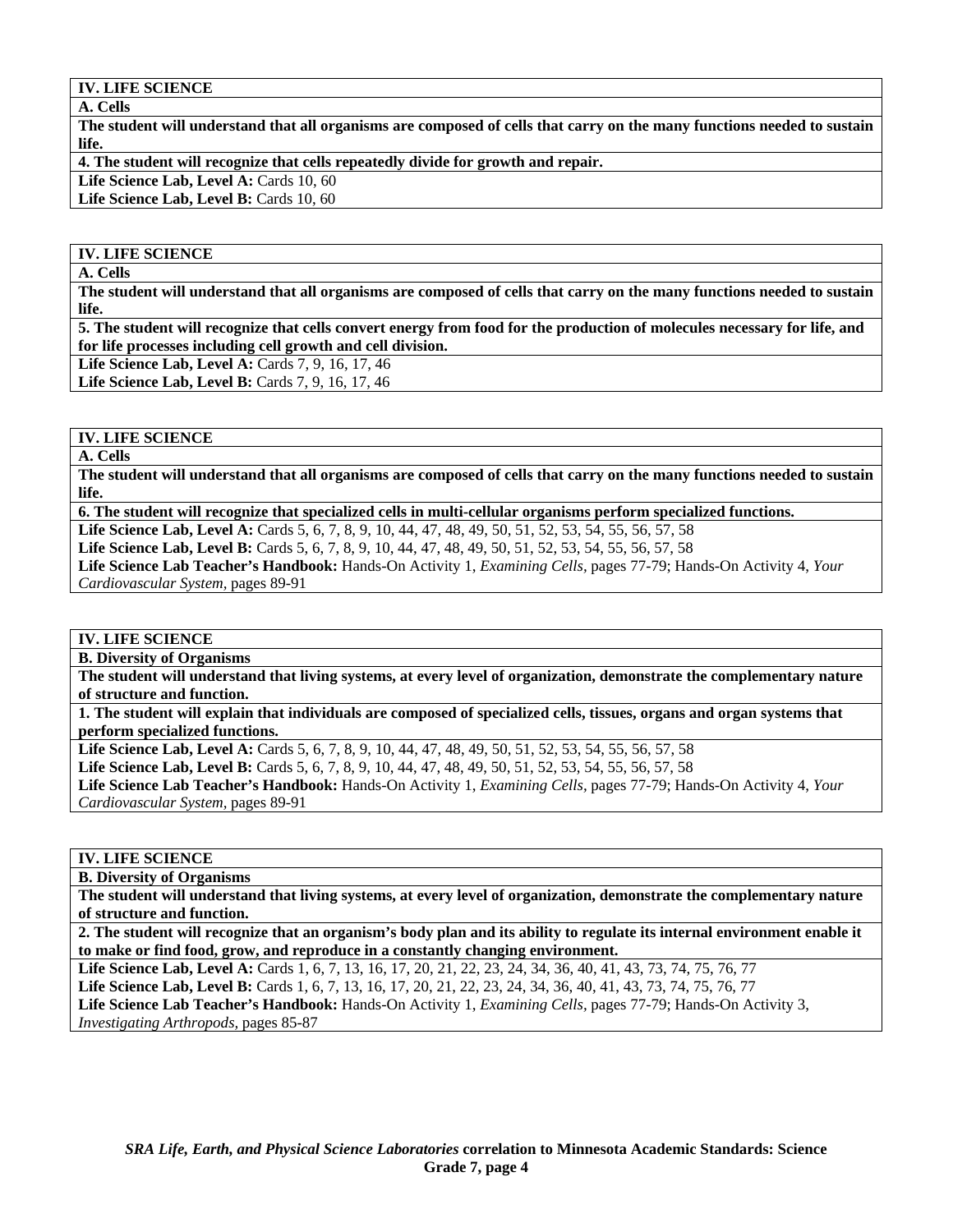**B. Diversity of Organisms** 

**The student will understand that living systems, at every level of organization, demonstrate the complementary nature of structure and function.** 

**3. The student will recognize that behavioral responses of organisms may be determined by heredity and past experience.** 

Life Science Lab, Level A: Cards 24, 36, 43, 83

**Life Science Lab, Level B: Cards 24, 36, 43, 83** 

**IV. LIFE SCIENCE** 

**B. Diversity of Organisms** 

**The student will understand that living systems, at every level of organization, demonstrate the complementary nature of structure and function.** 

**4. The student will use and create dichotomous keys.** 

Life Science Lab, Level A: Cards 2, 3, 11, 12, 13, 14, 15, 16, 17, 18, 19, 20, 21, 22, 25, 27, 28, 29, 30, 31, 32, 33, 34, 35, 36, 37, 38, 39, 40

Life Science Lab, Level B: Cards 2, 3, 11, 12, 13, 14, 15, 16, 17, 18, 19, 20, 21, 22, 25, 27, 28, 29, 30, 31, 32, 33, 34, 35, 36, 37, 38, 39, 40

**Life Science Lab Teacher's Handbook:** Hands-On Activity 2, *Culturing Bacteria,* pages 81-83; Hands-On Activity 3, *Investigating Arthropods,* pages 85-87

## **IV. LIFE SCIENCE**

**B. Diversity of Organisms** 

**The student will understand that living systems, at every level of organization, demonstrate the complementary nature of structure and function.** 

**5. The student will use the characteristics of an organism to identify the kingdom to which it belongs.** 

Life Science Lab, Level A: Cards 2, 3, 11, 12, 13, 14, 15, 16, 17, 18, 19, 20, 21, 22, 25, 27, 28, 29, 30, 31, 32, 33, 34, 35, 36, 37, 38, 39, 40

Life Science Lab, Level B: Cards 2, 3, 11, 12, 13, 14, 15, 16, 17, 18, 19, 20, 21, 22, 25, 27, 28, 29, 30, 31, 32, 33, 34, 35, 36, 37, 38, 39, 40

**Life Science Lab Teacher's Handbook:** Hands-On Activity 2, *Culturing Bacteria,* pages 81-83; Hands-On Activity 3, *Investigating Arthropods,* pages 85-87

# **IV. LIFE SCIENCE**

**C. Interdependence of Life** 

**The student will understand that within ecosystems, complex interactions exist between organisms and the physical environment.** 

**1. The student will provide examples of the potentially irreversible effects of human activity on ecosystems.** 

Life Science Lab, Level A: Cards 84, 86, 87, 88, 89, 90 Life Science Lab, Level B: Cards 84, 86, 87, 88, 89, 90 **Life Science Lab Teacher's Handbook:** Hands-On Activity 7, *The Effects of Acid Rain,* pages 101-103 **Earth Science Lab, Level A:** Cards 35, 37, 42, 59, 60, 61, 86 **Earth Science Lab, Level B:** Cards 35, 37, 42, 59, 60, 61, 86

**Earth Science Lab Teacher's Handbook:** Hands-On Activity 5, *What is in the Air?,* pages 89-91

# **IV. LIFE SCIENCE**

**C. Interdependence of Life** 

**The student will understand that within ecosystems, complex interactions exist between organisms and the physical environment.** 

**2. The student will define a population as all individuals of a species that exist together at a given place and time.** 

Life Science Lab, Level A: Cards 70, 71, 72 Life Science Lab, Level B: Cards 70, 71, 72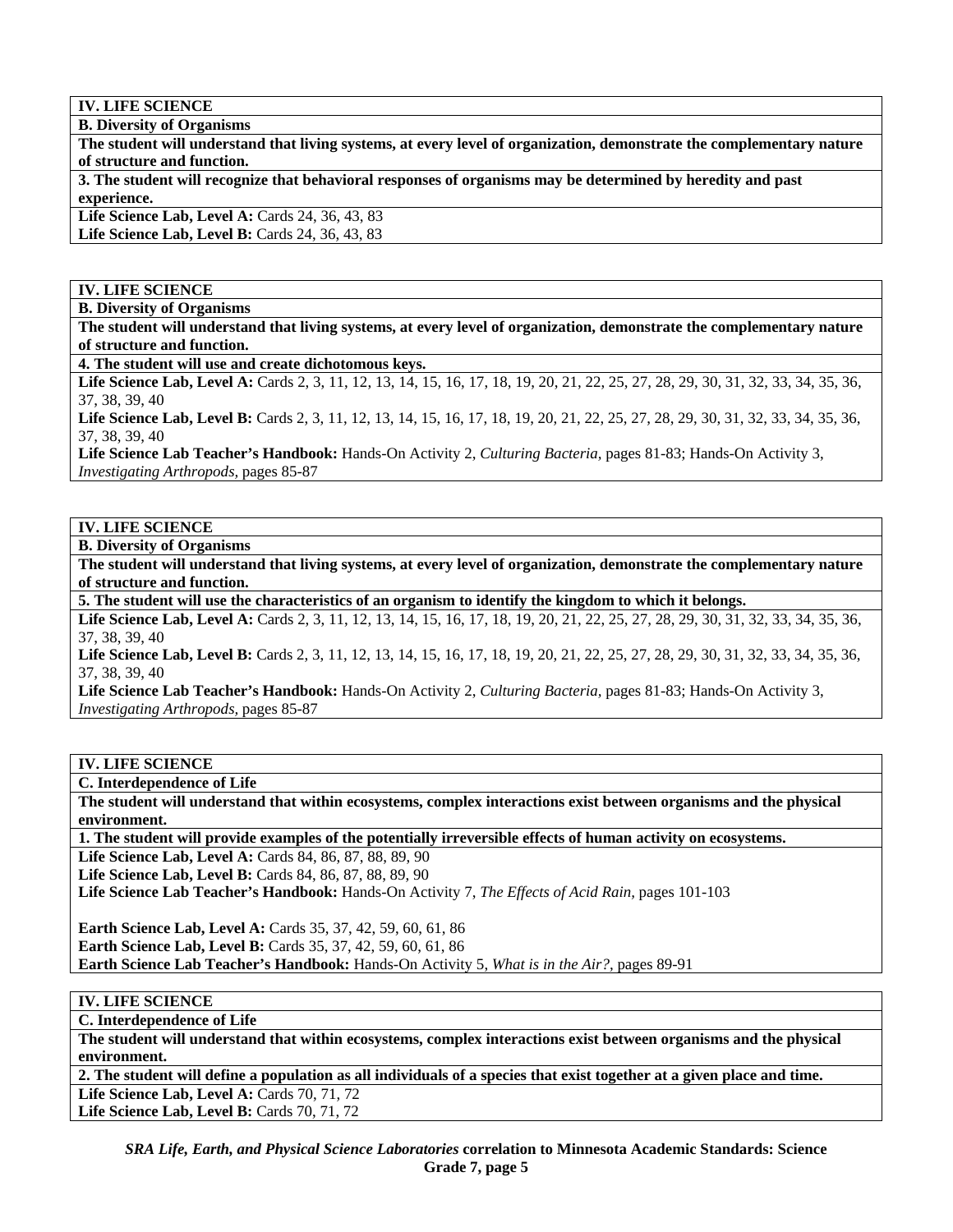**C. Interdependence of Life** 

**The student will understand that within ecosystems, complex interactions exist between organisms and the physical environment.** 

**3. The student will define an ecosystem as all populations living together and the physical factors with which they interact.** 

Life Science Lab, Level A: Cards 70, 71, 72 Life Science Lab, Level B: Cards 70, 71, 72

#### **IV. LIFE SCIENCE**

**C. Interdependence of Life** 

**The student will understand that within ecosystems, complex interactions exist between organisms and the physical environment.** 

**4. The student will explain the factors that affect the number and types of organisms an ecosystem can support, including available resources, abiotic and biotic factors and disease.** 

**Life Science Lab, Level A:** Cards 72, 73, 74, 75, 76, 77

**Life Science Lab, Level B:** Cards 72, 73, 74, 75, 76, 77

## **IV. LIFE SCIENCE**

**D. Heredity** 

**The student will understand that heredity information is contained in genes which are inherited through both sexual and asexual reproduction.** 

**1. The student will recognize that inherited traits result from information contained in genes, which are located on chromosomes of each cell.** 

Life Science Lab, Level A: Cards 10, 60, 61, 62, 63 **Life Science Lab, Level B:** Cards 10, 60, 61, 62, 63

# **IV. LIFE SCIENCE**

**D. Heredity** 

**The student will understand that heredity information is contained in genes which are inherited through both sexual and asexual reproduction.** 

**2. The student will recognize that each gene carries a single unit of information and can influence more than one trait. Life Science Lab, Level A: Cards 62, 63, 64** 

**Life Science Lab, Level B:** Cards 62, 63, 64

## **IV. LIFE SCIENCE**

**D. Heredity** 

**The student will understand that heredity information is contained in genes which are inherited through both sexual and asexual reproduction.** 

**3. The student will explain how inherited traits can be determined by one or many genes.** 

**Life Science Lab, Level A: Cards 62, 63, 64** 

**Life Science Lab, Level B:** Cards 62, 63, 64

#### **IV. LIFE SCIENCE**

**D. Heredity** 

**The student will understand that heredity information is contained in genes which are inherited through both sexual and asexual reproduction.** 

**4. The student will comprehend that interactions with the environment affect some inherited traits.** 

Life Science Lab, Level A: Cards 64, 65, 66, 67

**Life Science Lab, Level B: Cards 64, 65, 66, 67**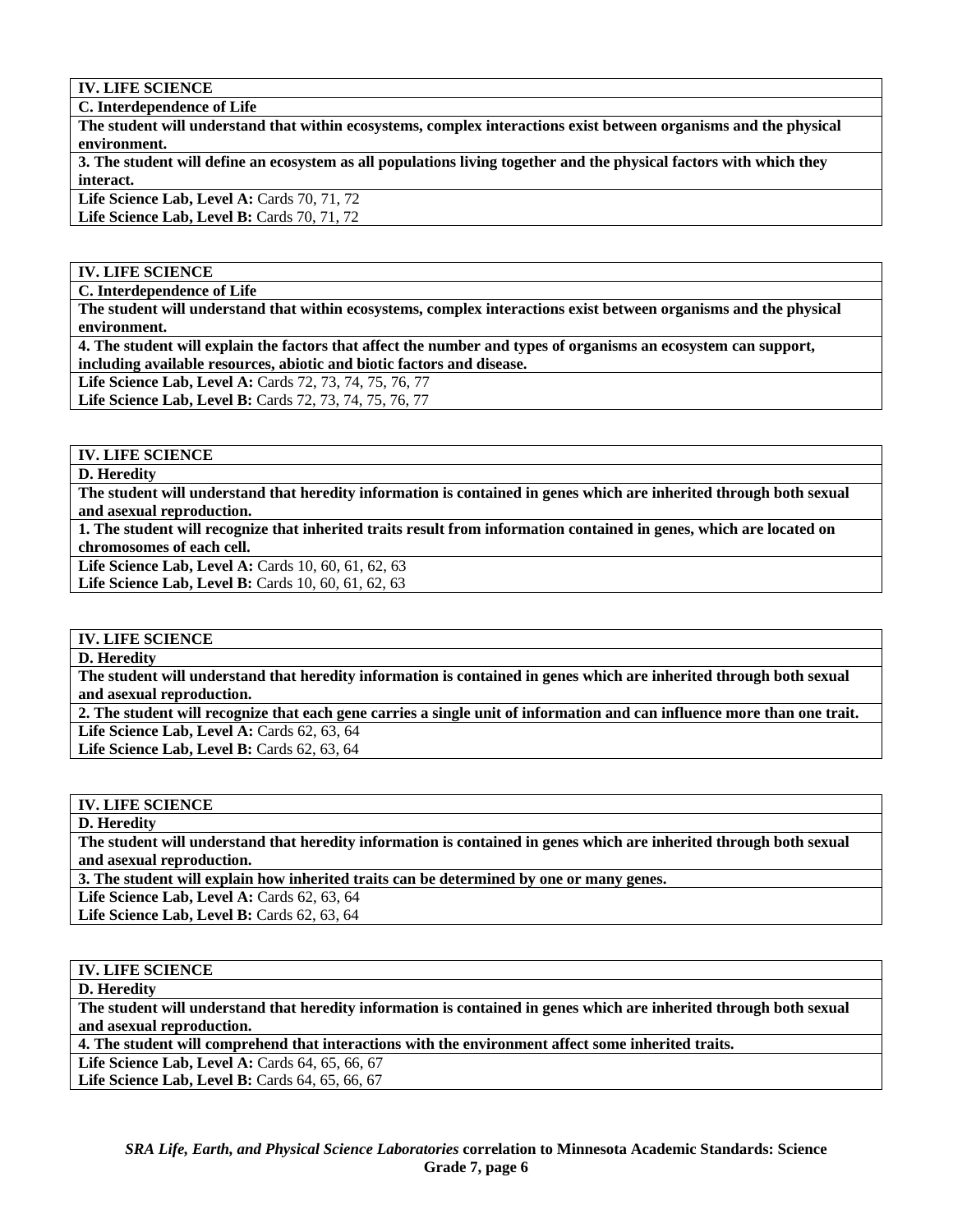**D. Heredity** 

**The student will understand that heredity information is contained in genes which are inherited through both sexual and asexual reproduction.** 

**5. The student will comprehend that reproduction is essential for the continuation of a species.** 

**Life Science Lab, Level A: Cards 1, 58, 60, 61, 67** 

Life Science Lab, Level B: Cards 1, 58, 60, 61, 67

#### **IV. LIFE SCIENCE**

#### **D. Heredity**

**The student will understand that heredity information is contained in genes which are inherited through both sexual and asexual reproduction.** 

**6. The student will compare and contrast the advantages and disadvantages of sexual and asexual reproduction.** 

Life Science Lab, Level A: Cards 60, 61

Life Science Lab, Level B: Cards 60, 61

#### **IV. LIFE SCIENCE**

**E. Biological Populations Change Over Time** 

**The student will understand how biological evolution provides a scientific explanation for the fossil record of ancient life forms, as well as for the striking similarities observed among the diverse species of living organisms.** 

**1. The student will recognize extinction is a common event.** 

Life Science Lab, Level A: Cards 67, 86 Life Science Lab, Level B: Cards 67, 86

**Earth Science Lab, Level A:** Card 34 **Earth Science Lab, Level B:** Card 34

**IV. LIFE SCIENCE** 

**E. Biological Populations Change Over Time** 

**The student will understand how biological evolution provides a scientific explanation for the fossil record of ancient life forms, as well as for the striking similarities observed among the diverse species of living organisms.** 

**2. The student will describe how the fossil record documents the appearance and diversification of many life forms.**  Life Science Lab, Level A: Card 67

Life Science Lab, Level B: Card 67

**Life Science Lab Teacher's Handbook:** Hands-On Activity 5, *Making Fossils,* pages 93-95

Earth Science Lab, Level A: Cards 33, 34 **Earth Science Lab, Level B: Cards 33, 34** 

## **IV. LIFE SCIENCE**

**E. Biological Populations Change Over Time** 

**The student will understand how biological evolution provides a scientific explanation for the fossil record of ancient life forms, as well as for the striking similarities observed among the diverse species of living organisms.** 

**3. The student will explain how biological adaptations in structure, function and behavior enhance the reproductive success and survival of a species in a particular environment.** 

**Life Science Lab, Level A: Cards 23, 41, 64, 65, 66** 

Life Science Lab, Level B: Cards 23, 41, 64, 65, 66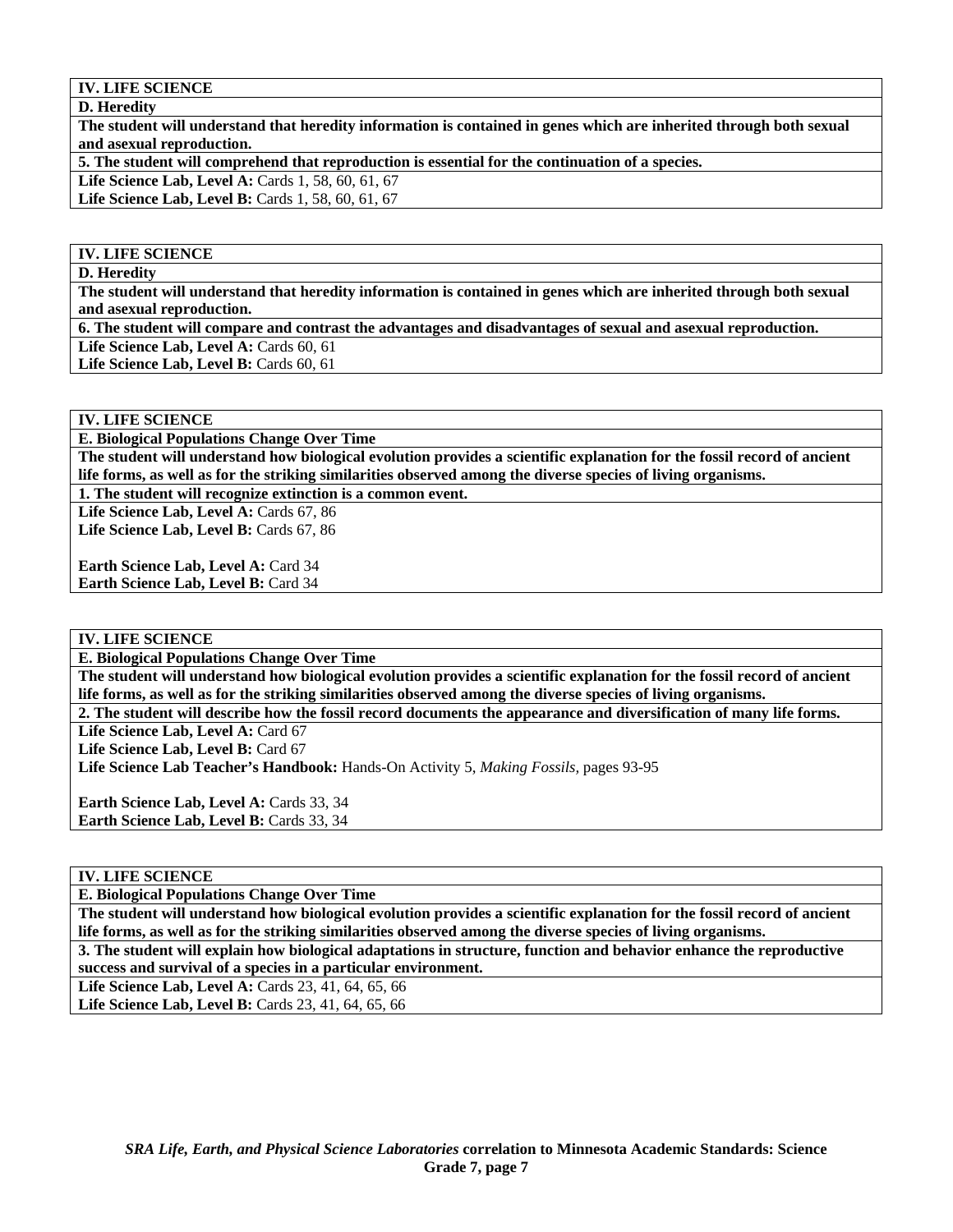**E. Biological Populations Change Over Time** 

**The student will understand how biological evolution provides a scientific explanation for the fossil record of ancient life forms, as well as for the striking similarities observed among the diverse species of living organisms.** 

**4. The student will recognize that scientific evidence can be used to infer common ancestry among some organisms.** 

Life Science Lab, Level A: Cards 65, 66, 67, 68 Life Science Lab, Level B: Cards 65, 66, 67, 68

**IV. LIFE SCIENCE** 

**E. Biological Populations Change Over Time** 

**The student will understand how biological evolution provides a scientific explanation for the fossil record of ancient life forms, as well as for the striking similarities observed among the diverse species of living organisms. 5. The student will explain how diversity of species develops through gradual processes over generations.** 

Life Science Lab, Level A: Cards 64, 65, 66, 67, 68

**Life Science Lab, Level B:** Cards 64, 65, 66, 67, 68

**IV. LIFE SCIENCE** 

**F. Flow of Matter and Energy** 

**The student will understand how the flow of energy and the recycling of matter contribute to a stable ecosystem.** 

**1. The student will know that plants use the energy in light to make sugars out of carbon dioxide and water.** 

Life Science Lab, Level A: Cards 7, 9, 16, 17, 76, 77

Life Science Lab, Level B: Cards 7, 9, 16, 17, 76, 77

# **IV. LIFE SCIENCE**

**F. Flow of Matter and Energy** 

**The student will understand how the flow of energy and the recycling of matter contribute to a stable ecosystem. 2. The student will explain how energy is transferred through food chains and food webs in an ecosystem.** 

**Life Science Lab, Level A:** Cards 13, 16, 17, 73, 74, 75, 76, 77 **Life Science Lab, Level B:** Cards 13, 16, 17, 73, 74, 75, 76, 77

**Life Science Lab Teacher's Handbook:** Hands-On Activity 6, *How Much Does Energy Cost?,* pages 97-99

**IV. LIFE SCIENCE** 

**F. Flow of Matter and Energy** 

**The student will understand how the flow of energy and the recycling of matter contribute to a stable ecosystem.** 

**3. The student will explain how the amount of useable energy available to organisms decreases as it passes through a food chain and/or food web.** 

Life Science Lab, Level A: Cards 76, 77

Life Science Lab, Level B: Cards 76, 77

**Life Science Lab Teacher's Handbook:** Hands-On Activity 6, *How Much Does Energy Cost?,* pages 97-99

#### **IV. LIFE SCIENCE**

**F. Flow of Matter and Energy** 

**The student will understand how the flow of energy and the recycling of matter contribute to a stable ecosystem. 4. The student will know that the total amount of matter in a closed system remains the same as it is transferred between organisms and the physical environment even though its location or form changes.** 

Life Science Lab, Level A: Cards 13, 16, 17, 76, 77

Life Science Lab, Level B: Cards 13, 16, 17, 76, 77

**Life Science Lab Teacher's Handbook:** Hands-On Activity 6, *How Much Does Energy Cost?,* pages 97-99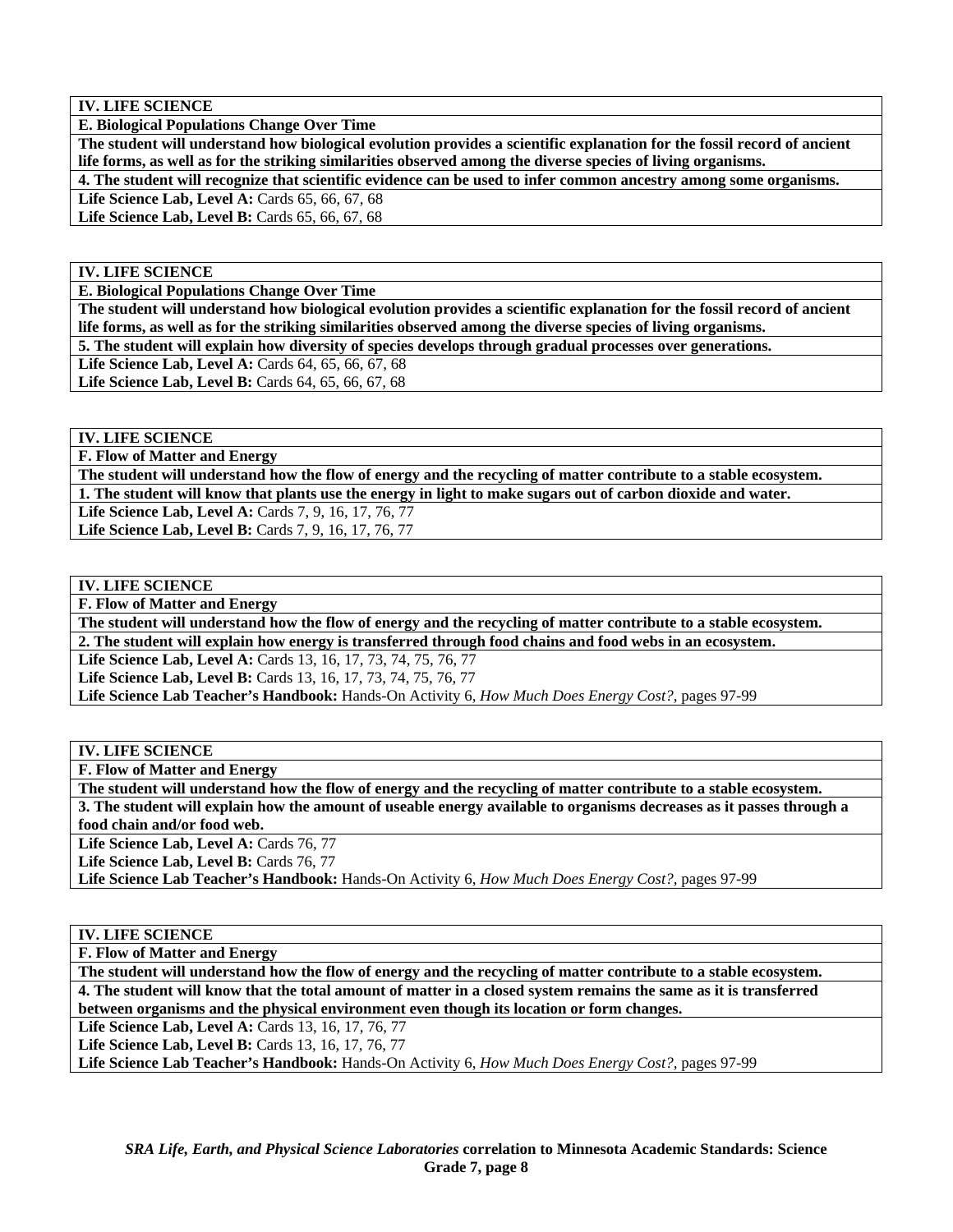**F. Flow of Matter and Energy** 

**The student will understand how the flow of energy and the recycling of matter contribute to a stable ecosystem. 5. The student will compare and contrast predator/prey, parasite/host and producer/consumer/decomposer relationships. Life Science Lab, Level A:** Cards 73, 74, 75, 76, 77 Life Science Lab, Level B: Cards 73, 74, 75, 76, 77

## **IV. LIFE SCIENCE**

**G. Human Organisms** 

**The student will understand human body systems and their relationship to disease.** 

**1. The student will recognize that disease can be caused by genetics, infection by other organisms, exposure to environmental factors or a combination of these.** 

Life Science Lab, Level A: Cards 11, 12, 13, 14, 15, 45, 46, 47, 48, 49, 51, 53, 55 **Life Science Lab, Level B:** Cards 11, 12, 13, 14, 15, 45, 46, 47, 48, 49, 51, 53, 55

# **IV. LIFE SCIENCE**

**G. Human Organisms** 

**The student will understand human body systems and their relationship to disease.** 

**2. The student will identify risks associated with natural, chemical and biological hazards.** 

**Life Science Lab, Level A:** Cards 11, 12, 14, 15, 45, 46, 47, 49, 51, 53, 55, 87, 89, 90 Life Science Lab, Level B: Cards 11, 12, 14, 15, 45, 46, 47, 49, 51, 53, 55, 87, 89, 90 **Life Science Lab Teacher's Handbook:** Hands-On Activity 7, *The Effects of Acid Rain,* pages 101-103

**Earth Science Lab, Level A:** Cards 37, 42, 59, 86 **Earth Science Lab, Level B: Cards 37, 42, 59, 86 Earth Science Lab Teacher's Handbook:** Hands-On Activity 5, *What is in the Air?,* pages 89-91

#### **IV. LIFE SCIENCE**

**G. Human Organisms** 

**The student will understand human body systems and their relationship to disease.** 

**3. The student will describe the structure and function of systems for digestion, respiration, reproduction, circulation, excretion, movement, control and coordination and for protection from disease, in the human organism.** 

**Life Science Lab, Level A:** Cards 47, 48, 49, 50, 51, 52, 53, 54, 55, 56, 57, 58

Life Science Lab, Level B: Cards 47, 48, 49, 50, 51, 52, 53, 54, 55, 56, 57, 58

**Life Science Lab Teacher's Handbook:** Hands-On Activity 4, *Your Cardiovascular System,* pages 89-91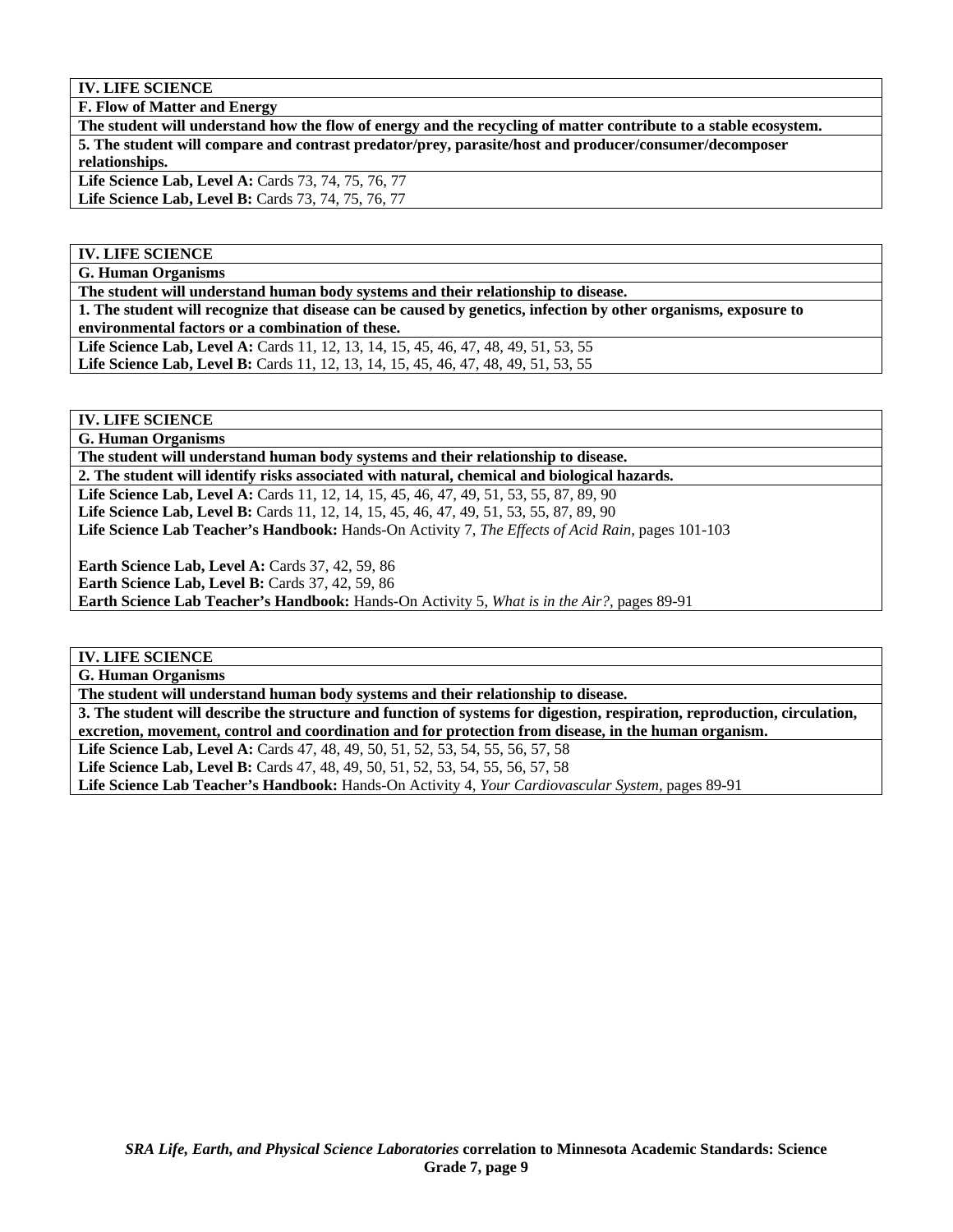# *SRA Life, Earth, and Physical Science Laboratories*  **correlation to Minnesota Academic Standards: Science Grade 8**

*SRA Life, Earth, and Physical Science Laboratories* provide core science content in an alternate reading format. Each *SRA Science Lab* contains 180 Science Cards covering key science concepts and vocabulary. Each lab covers 90 different science topics presented at two different reading levels to meet varied student abilities. The *Teacher's Handbook* includes hands-on inquiry activities as well as vocabulary building exercises. The *Classroom Resource CD-ROM* includes Writing Strategies in Science along with tests and vocabulary games.

#### **I. HISTORY AND NATURE OF SCIENCE**

**A. Scientific World View** 

**The student will understand that science is a way of knowing about the world that is characterized by empirical criteria, logical argument and skeptical review.** 

**1. The student will explain and give examples of how science can be used to make informed ethical decisions by identifying likely consequences or particular actions.** 

This concept is not covered at this level.

# **I. HISTORY AND NATURE OF SCIENCE**

**A. Scientific World View** 

**The student will understand that science is a way of knowing about the world that is characterized by empirical criteria, logical argument and skeptical review.** 

**2. The student will explain the development, usefulness and limitations of scientific models in the explanation and prediction of natural phenomena.** 

**Life Science Lab Teacher's Handbook:** Hands-On Activity 4, *Your Cardiovascular System,* pages 89-91; Hands-On Activity 5, *Making Fossils,* pages 93-95; Hands-On Activity 6, *How Much Does Energy Cost?,* pages 97-99

**Earth Science Lab Teacher's Handbook:** Hands-On Activity 2, *Plate Boundaries in Action,* pages 77-79; Hands-On Activity 6, *Modeling a Tornado,* pages 93-95; Hands-On Activity 7, *Sizes in the Solar System,* pages 97-99

**Physical Science Lab Teacher's Handbook:** Hands-On Activity 5, *Making a Potato Battery,* pages 93-95; Hands-On Activity 6, *Making Sound,* pages 97-99

**Classroom Resource CD-ROM:** Writing Strategy 20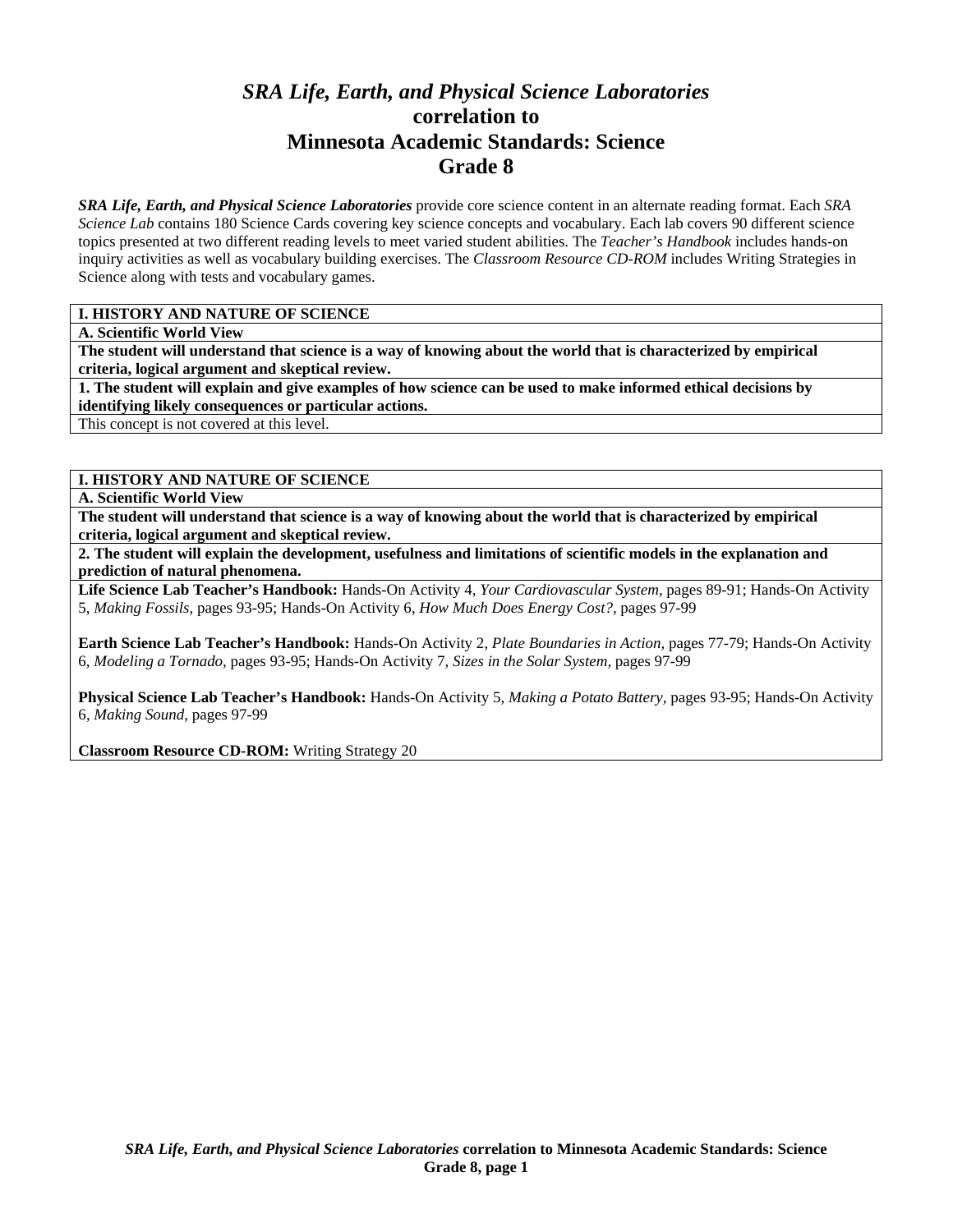#### **B. Scientific Inquiry**

**The student will understand that scientific inquiry is used by scientists to investigate the natural world in systematic ways.** 

**1. The student will know that scientific investigations involve the common elements of systematic observations, the careful collection of relevant evidence, logical reasoning and innovation in developing hypotheses and explanations.** 

**Life Science Lab Teacher's Handbook:** Hands-On Activity 1, *Examining Cells,* pages 77-79; Hands-On Activity 2, *Culturing Bacteria,* pages 81-83; Hands-On Activity 3, *Investigating Arthropods,* pages 85-87; Hands-On Activity 4, *Your Cardiovascular System,* pages 89-91; Hands-On Activity 5, *Making Fossils,* pages 93-95; Hands-On Activity 6, *How Much Does Energy Cost?,* pages 97-99; Hands-On Activity 7, *The Effects of Acid Rain,* pages 101-103

**Earth Science Lab Teacher's Handbook:** Hands-On Activity 1, *Identifying Minerals with the Mohs Scale,* pages 73-75; Hands-On Activity 2, *Plate Boundaries in Action,* pages 77-79; Hands-On Activity 3, *Interpreting a Topographic Map,* pages 81-83; Hands-On Activity 4, *Using Sound Waves,* pages 85-87; Hands-On Activity 5, *What is in the Air?,* pages 89-91; Hands-On Activity 6, *Modeling a Tornado,* pages 93-95; Hands-On Activity 7, *Sizes in the Solar System,* pages 97-99; Hands-On Activity 8, *Temperature, Salinity, and Water Density,* pages 101-103

**Physical Science Lab Teacher's Handbook:** Hands-On Activity 1, *Measuring pH of Acids and Bases,* pages 77-79; Hands-On Activity 2, *Chemical Reaction Rates,* pages 81-83; Hands-On Activity 3, *Energy Conversion,* pages 85-87; Hands-On Activity 4, *Reducing Friction,* pages 89-91; Hands-On Activity 5, *Making a Potato Battery,* pages 93-95; Hands-On Activity 6, *Making Sound,* pages 97-99

**Classroom Resource CD-ROM:** Writing Strategy 8, 15

# **I. HISTORY AND NATURE OF SCIENCE**

**B. Scientific Inquiry** 

**The student will understand that scientific inquiry is used by scientists to investigate the natural world in systematic ways.** 

**2. The student will describe how scientists can conduct investigations in a simple system and make generalizations to more complex systems.** 

**Life Science Lab Teacher's Handbook:** Hands-On Activity 1, *Examining Cells,* pages 77-79; Hands-On Activity 2, *Culturing Bacteria,* pages 81-83; Hands-On Activity 3, *Investigating Arthropods,* pages 85-87; Hands-On Activity 4, *Your Cardiovascular System,* pages 89-91; Hands-On Activity 5, *Making Fossils,* pages 93-95; Hands-On Activity 6, *How Much Does Energy Cost?,* pages 97-99; Hands-On Activity 7, *The Effects of Acid Rain,* pages 101-103

**Earth Science Lab Teacher's Handbook:** Hands-On Activity 1, *Identifying Minerals with the Mohs Scale,* pages 73-75; Hands-On Activity 2, *Plate Boundaries in Action,* pages 77-79; Hands-On Activity 3, *Interpreting a Topographic Map,* pages 81-83; Hands-On Activity 4, *Using Sound Waves,* pages 85-87; Hands-On Activity 5, *What is in the Air?,* pages 89-91; Hands-On Activity 6, *Modeling a Tornado,* pages 93-95; Hands-On Activity 7, *Sizes in the Solar System,* pages 97-99; Hands-On Activity 8, *Temperature, Salinity, and Water Density,* pages 101-103

**Physical Science Lab Teacher's Handbook:** Hands-On Activity 1, *Measuring pH of Acids and Bases,* pages 77-79; Hands-On Activity 2, *Chemical Reaction Rates,* pages 81-83; Hands-On Activity 3, *Energy Conversion,* pages 85-87; Hands-On Activity 4, *Reducing Friction,* pages 89-91; Hands-On Activity 5, *Making a Potato Battery,* pages 93-95; Hands-On Activity 6, *Making Sound,* pages 97-99

**Classroom Resource CD-ROM:** Writing Strategy 15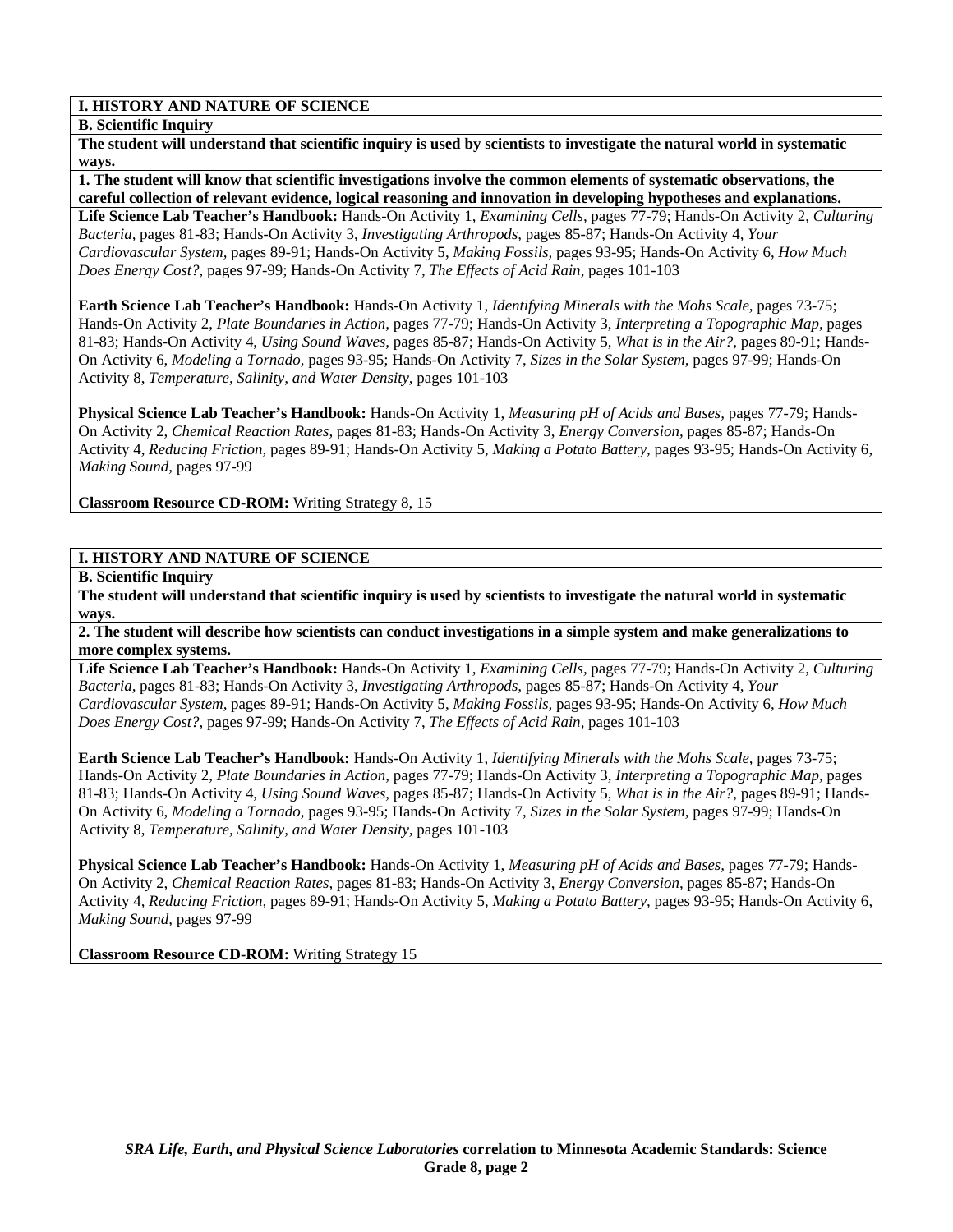**B. Scientific Inquiry** 

**The student will design and conduct scientific investigations.** 

**1. The student will specify variables to be changed, controlled, and measured.** 

**Life Science Lab Teacher's Handbook:** Hands-On Activity 7, *The Effects of Acid Rain,* pages 101-103

**Earth Science Lab Teacher's Handbook:** Hands-On Activity 8, *Temperature, Salinity, and Water Density,* pages 101-103

**Physical Science Lab Teacher's Handbook:** Hands-On Activity 2, *Chemical Reaction Rates,* pages 81-83

**Classroom Resource CD-ROM:** Writing Strategy 23

## **I. HISTORY AND NATURE OF SCIENCE**

**B. Scientific Inquiry** 

**The student will design and conduct scientific investigations.** 

**2. The student will use sufficient trials and adequate sample size to ensure reliable data.** 

**Life Science Lab Teacher's Handbook:** Hands-On Activity 1, *Examining Cells,* pages 77-79; Hands-On Activity 2, *Culturing Bacteria,* pages 81-83

**Earth Science Lab Teacher's Handbook:** Hands-On Activity 5, *What is in the Air?,* pages 89-91

**Physical Science Lab Teacher's Handbook:** Hands-On Activity 1, *Measuring pH of Acids and Bases,* pages 77-79; Hands-On Activity 2, *Chemical Reaction Rates,* pages 81-83; Hands-On Activity 3, *Energy Conversion,* pages 85-87; Hands-On Activity 4, *Reducing Friction,* pages 89-91; Hands-On Activity 6, *Making Sound,* pages 97-99

**Classroom Resource CD-ROM:** Writing Strategy 22, 24

# **I. HISTORY AND NATURE OF SCIENCE**

**B. Scientific Inquiry** 

**The student will design and conduct scientific investigations.** 

**3. The student will use appropriate technology and mathematics skills to access, gather, store, retrieve, and organize data.** 

**Life Science Lab Teacher's Handbook:** Hands-On Activity 3, *Investigating Arthropods,* pages 85-87; Hands-On Activity 7, *The Effects of Acid Rain,* pages 101-103

**Earth Science Lab Teacher's Handbook:** Hands-On Activity 1, *Identifying Minerals with the Mohs Scale,* pages 73-75; Hands-On Activity 3, *Interpreting a Topographic Map,* pages 81-83; Hands-On Activity 5, *What is in the Air?,* pages 89-91; Hands-On Activity 7, *Sizes in the Solar System,* pages 97-99; Hands-On Activity 8, *Temperature, Salinity, and Water Density,* pages 101-103

**Classroom Resource CD-ROM:** Writing Strategy 8, 15

#### **I. HISTORY AND NATURE OF SCIENCE**

**C. Scientific Enterprise** 

**The student will know that science and technology are human efforts that both influence and are influenced by civilizations and cultures worldwide.** 

**1. The student will evaluate the credibility and validity of scientific and technological information from various sources. Life Science Lab Teacher's Handbook:** Hands-On Activity 2, *Culturing Bacteria,* pages 81-83

**Classroom Resource CD-ROM:** Writing Strategy 9, 25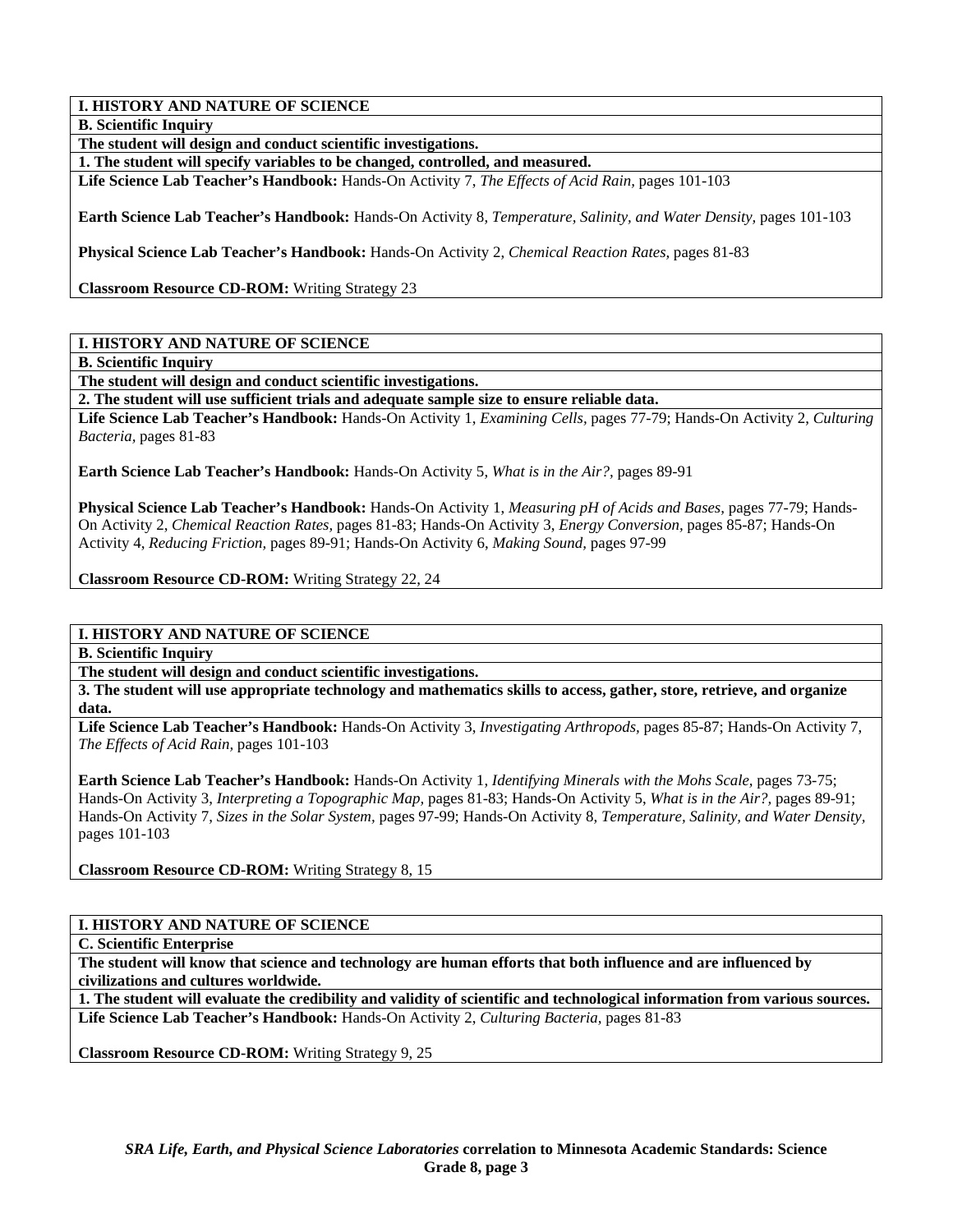#### **D. Historic Perspectives**

**The student will understand how scientific discovery, culture, societal norms and technology have influenced one another in different time periods.** 

**1. The student will relate personal experiences in scientific investigation to the experience of scientists throughout history.** 

**Life Science Lab Teacher's Handbook:** Hands-On Activity 1, *Examining Cells,* pages 77-79; Hands-On Activity 2, *Culturing Bacteria,* pages 81-83; Hands-On Activity 3, *Investigating Arthropods,* pages 85-87; Hands-On Activity 4, *Your Cardiovascular System,* pages 89-91; Hands-On Activity 5, *Making Fossils,* pages 93-95; Hands-On Activity 6, *How Much Does Energy Cost?,* pages 97-99; Hands-On Activity 7, *The Effects of Acid Rain,* pages 101-103

**Earth Science Lab Teacher's Handbook:** Hands-On Activity 1, *Identifying Minerals with the Mohs Scale,* pages 73-75; Hands-On Activity 2, *Plate Boundaries in Action,* pages 77-79; Hands-On Activity 3, *Interpreting a Topographic Map,* pages 81-83; Hands-On Activity 4, *Using Sound Waves,* pages 85-87; Hands-On Activity 5, *What is in the Air?,* pages 89-91; Hands-On Activity 6, *Modeling a Tornado,* pages 93-95; Hands-On Activity 7, *Sizes in the Solar System,* pages 97-99; Hands-On Activity 8, *Temperature, Salinity, and Water Density,* pages 101-103

**Physical Science Lab Teacher's Handbook:** Hands-On Activity 1, *Measuring pH of Acids and Bases,* pages 77-79; Hands-On Activity 2, *Chemical Reaction Rates,* pages 81-83; Hands-On Activity 3, *Energy Conversion,* pages 85-87; Hands-On Activity 4, *Reducing Friction,* pages 89-91; Hands-On Activity 5, *Making a Potato Battery,* pages 93-95; Hands-On Activity 6, *Making Sound,* pages 97-99

# **I. HISTORY AND NATURE OF SCIENCE**

**D. Historic Perspectives** 

**The student will understand how scientific discovery, culture, societal norms and technology have influenced one another in different time periods.** 

**2. The student will cite examples of how science and technology contributed to changes in agriculture, manufacturing, sanitation, medicine, warfare, transportation, information processing or communication.** 

Life Science Lab, Level A: Cards 5, 49, 59, 64, 69, 83 Life Science Lab, Level B: Cards 5, 49, 59, 64, 69, 83

**Earth Science Lab, Level A: Cards 16, 20, 31, 51, 54, 70, 79, 80, 81, 88 Earth Science Lab, Level B:** Cards 16, 20, 31, 51, 54, 70, 79, 80, 81, 88

**Physical Science Lab, Level A:** Cards 33, 35, 72, 76, 81, 84, 90 **Physical Science Lab, Level B:** Cards 33, 35, 72, 76, 81, 84, 90

## **III. EARTH AND SPACE SCIENCE**

**A. Earth Structure and Processes** 

**The student will identify Earth's composition, structure and processes.** 

**1. The student will explain how earthquakes, volcanoes, sea-floor spreading and mountain building are evidence of the movement of crustal plates.** 

**Earth Science Lab, Level A: Cards 10, 11, 12, 13, 14, 15, 16, 17, 21, 88 Earth Science Lab, Level B:** Cards 10, 11, 12, 13, 14, 15, 16, 17, 21, 88

**Earth Science Lab Teacher's Handbook:** Hands-On Activity 2, *Plate Boundaries in Action,* pages 77-79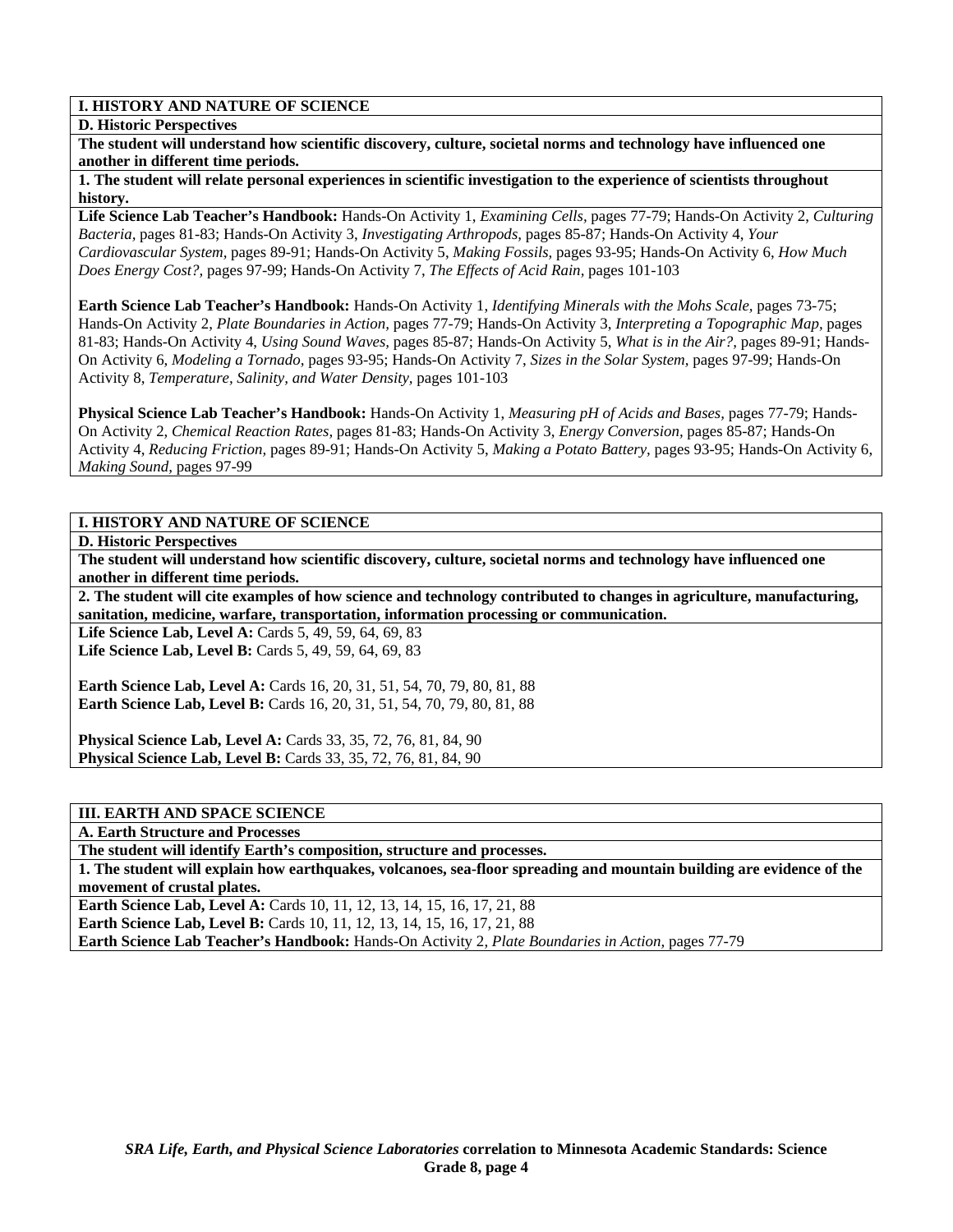**A. Earth Structure and Processes** 

**The student will identify Earth's composition, structure and processes.** 

**2. The student will describe how features on the Earth's surface are created and constantly changing through a combination of slow and rapid processes of weathering, erosion, sediment deposition, landslides, volcanic eruptions and earthquakes.** 

Earth Science Lab, Level A: Cards 10, 11, 12, 13, 14, 15, 16, 17, 21, 22, 24, 25, 26, 27, 28 **Earth Science Lab, Level B:** Cards 10, 11, 12, 13, 14, 15, 16, 17, 21, 22, 24, 25, 26, 27, 28 **Earth Science Lab Teacher's Handbook:** Hands-On Activity 2, *Plate Boundaries in Action,* pages 77-79

**III. EARTH AND SPACE SCIENCE** 

**A. Earth Structure and Processes** 

**The student will identify Earth's composition, structure and processes.** 

**3. The student will describe the various processes and interactions of the rock cycle.** 

**Earth Science Lab, Level A: Cards 6, 7, 8, 9** 

**Earth Science Lab, Level B:** Cards 6, 7, 8, 9

**III. EARTH AND SPACE SCIENCE** 

**A. Earth Structure and Processes** 

**The student will identify Earth's composition, structure and processes.** 

**4. The student will interpret successive layers of sedimentary rocks and their fossils to document the age and history of the Earth.** 

Life Science Lab, Level A: Card 67

Life Science Lab, Level B: Card 67

**Life Science Lab Teacher's Handbook:** Hands-On Activity 5, *Making Fossils,* pages 93-95

**Earth Science Lab, Level A: Cards 7, 30, 31, 33, 34 Earth Science Lab, Level B: Cards 7, 30, 31, 33, 34** 

## **III. EARTH AND SPACE SCIENCE**

**A. Earth Structure and Processes** 

**The student will identify Earth's composition, structure and processes.** 

**5. The student will recognize that constructive and destructive Earth processes can affect the evidence of Earth's history.** 

**Earth Science Lab, Level A:** Cards 7, 9, 10, 11, 12, 13, 14, 15, 16, 17, 22, 24, 25, 26, 27, 28, 30, 32, 33, 34 **Earth Science Lab, Level B:** Cards 7, 9, 10, 11, 12, 13, 14, 15, 16, 17, 22, 24, 25, 26, 27, 28, 30, 32, 33, 34 **Earth Science Lab Teacher's Handbook:** Hands-On Activity 2, *Plate Boundaries in Action,* pages 77-79

## **III. EARTH AND SPACE SCIENCE**

**A. Earth Structure and Processes** 

**The student will identify Earth's composition, structure and processes.** 

**6. The student will classify and identify rocks and minerals using characteristics including but not limited to density, hardness, and streak.** 

**Earth Science Lab, Level A: Cards 3, 4, 5, 6, 7, 8, 9** 

**Earth Science Lab, Level B:** Cards 3, 4, 5, 6, 7, 8, 9

**Earth Science Lab Teacher's Handbook:** Hands-On Activity 1, *Identifying Minerals with the Mohs Scale,* pages 73-75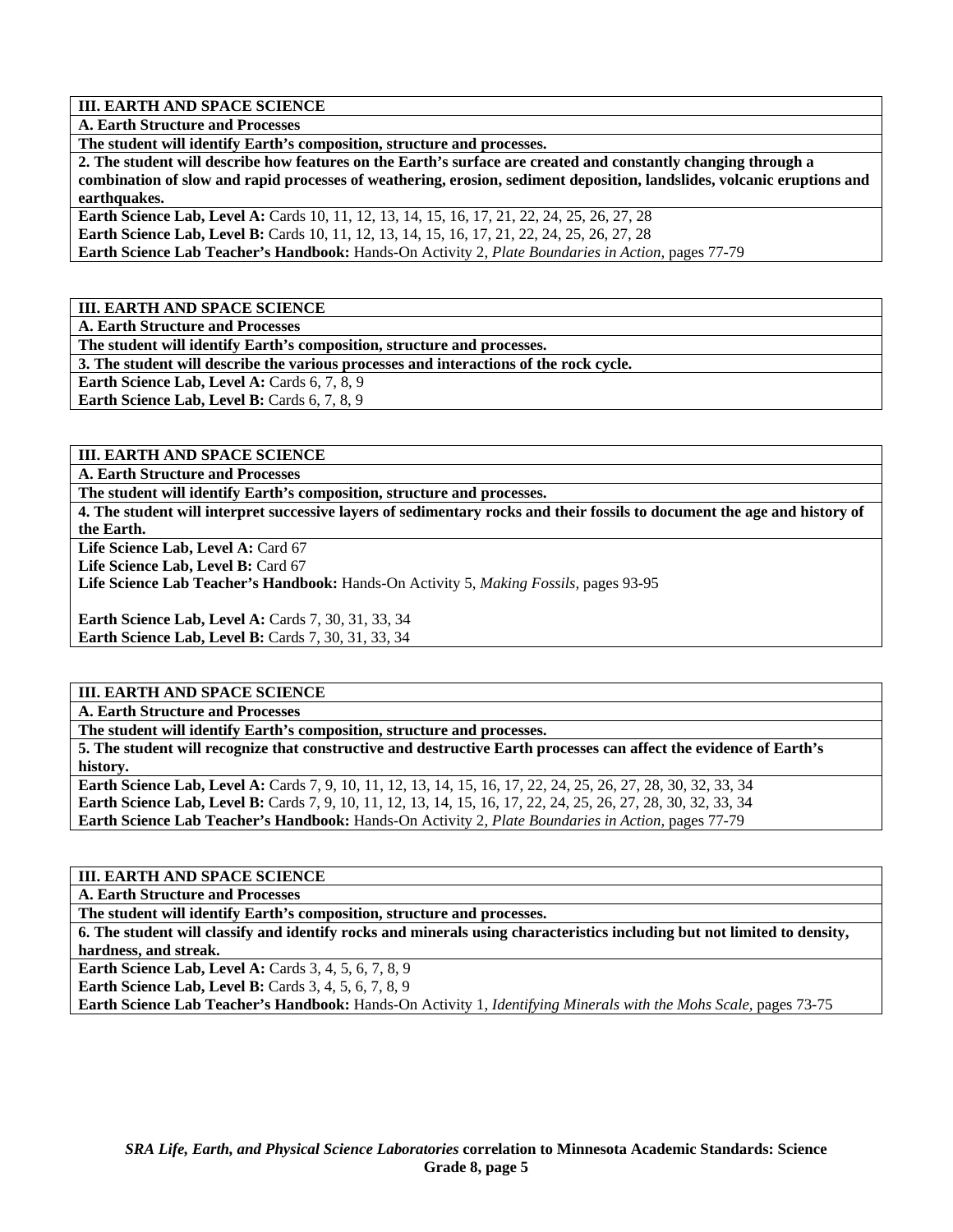**A. Earth Structure and Processes** 

**The student will investigate the impact humans have on the environment.** 

**1. The student will identify and research an environmental issue and evaluate its impact.** 

**Life Science Lab, Level A:** Cards 84, 85, 86, 87, 88, 89, 90 **Life Science Lab, Level B:** Cards 84, 85, 86, 87, 88, 89, 90 **Life Science Lab Teacher's Handbook:** Hands-On Activity 7, *The Effects of Acid Rain,* pages 101-103

**Earth Science Lab, Level A: Cards 35, 37, 42, 59, 60, 61, 86 Earth Science Lab, Level B:** Cards 35, 37, 42, 59, 60, 61, 86 **Earth Science Lab Teacher's Handbook:** Hands-On Activity 5, *What is in the Air?,* pages 89-91

**Physical Science Lab, Level A:** Cards 46, 47, 48, 49 **Physical Science Lab, Level B: Cards 46, 47, 48, 49** 

**III. EARTH AND SPACE SCIENCE** 

**B. The Water Cycle, Weather and Climate The student will investigate how the atmosphere interacts with the Earth system. 1. The student will define radiation, conduction and convection and explain their effects on weather and climate. Earth Science Lab, Level A: Cards 38, 41, 45, 46, 47, 52, 53, 54, 55, 87 Earth Science Lab, Level B:** Cards 38, 41, 45, 46, 47, 52, 53, 54, 55, 87 **Earth Science Lab Teacher's Handbook:** Hands-On Activity 6, *Modeling a Tornado,* pages 93-95

**III. EARTH AND SPACE SCIENCE** 

**B. The Water Cycle, Weather and Climate** 

**The student will investigate how the atmosphere interacts with the Earth system.** 

**2. The student will identify the forces that create currents and layers in the Earth's atmosphere and water systems. Earth Science Lab, Level A:** Cards 36, 37, 38, 39, 40, 41, 43, 44, 45, 46, 47, 48, 49, 52, 53, 54, 55, 87 **Earth Science Lab, Level B:** Cards 36, 37, 38, 39, 40, 41, 43, 44, 45, 46, 47, 48, 49, 52, 53, 54, 55, 87 **Earth Science Lab Teacher's Handbook:** Hands-On Activity 6, *Modeling a Tornado,* pages 93-95; Hands-On Activity 8,

*Temperature, Salinity, and Water Density,* pages 101-103

**III. EARTH AND SPACE SCIENCE** 

**B. The Water Cycle, Weather and Climate The student will investigate how the atmosphere interacts with the Earth system.** 

**3. The student will describe the effect of Earth's rotation on the winds and ocean currents.** 

**Earth Science Lab, Level A:** Cards 39, 40, 41, 57, 58, 60, 61, 62, 66, 87, 90

**Earth Science Lab, Level B:** Cards 39, 40, 41, 57, 58, 60, 61, 62, 66, 87, 90

**III. EARTH AND SPACE SCIENCE** 

**B. The Water Cycle, Weather and Climate** 

**The student will investigate how the atmosphere interacts with the Earth system.** 

**4. The student will collect and use data to predict the weather.** 

**Earth Science Lab, Level A: Cards 43, 44, 45, 46, 47, 48, 49, 50, 51 Earth Science Lab, Level B:** Cards 43, 44, 45, 46, 47, 48, 49, 50, 51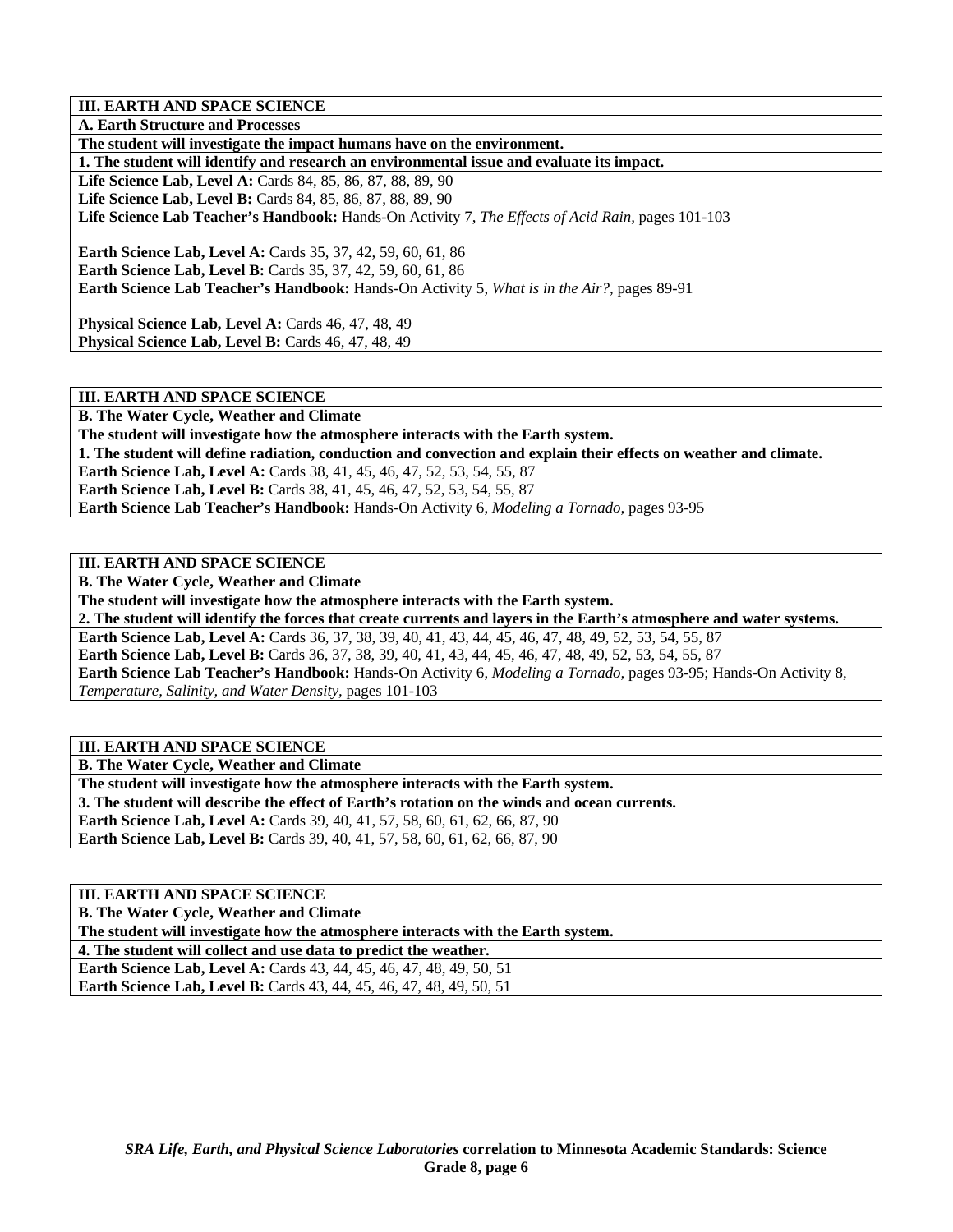**B. The Water Cycle, Weather and Climate** 

**The student will investigate how the atmosphere interacts with the Earth system.** 

**5. The student will identify the composition and structures of the atmosphere.** 

**Earth Science Lab, Level A:** Cards 36, 37, 38, 39, 40, 41, 42

**Earth Science Lab, Level B:** Cards 36, 37, 38, 39, 40, 41, 42

**Earth Science Lab Teacher's Handbook:** Hands-On Activity 5, *What is in the Air?,* pages 89-91

**III. EARTH AND SPACE SCIENCE** 

**B. The Water Cycle, Weather and Climate** 

**The student will investigate how the atmosphere interacts with the Earth system.** 

**6. The student will describe climate changes that have occurred over time.** 

**Earth Science Lab, Level A:** Cards 17, 55, 56, 57, 58, 59, 60, 61

**Earth Science Lab, Level B:** Cards 17, 55, 56, 57, 58, 59, 60, 61

**III. EARTH AND SPACE SCIENCE** 

**C. The Universe** 

**The student will compare objects in the solar system and explain their interactions with the Earth.** 

**1. The student will recognize that the sun is the principal energy source for the solar system and that this energy is transferred in the form of radiation.** 

**Earth Science Lab, Level A: Card 67** Earth Science Lab, Level B: Card 67

Physical Science Lab, Level A: Cards 42, 46, 82, 83 Physical Science Lab, Level B: Cards 42, 46, 82, 83

**III. EARTH AND SPACE SCIENCE** 

**C. The Universe** 

**The student will compare objects in the solar system and explain their interactions with the Earth.** 

**2. The student will explain how the combination of the Earth's tilted axis and revolution around the sun causes the progression of seasons and weather patterns.** 

**Earth Science Lab, Level A: Cards 55, 62** 

**Earth Science Lab, Level B: Cards 55, 62** 

# **III. EARTH AND SPACE SCIENCE**

**C. The Universe** 

**The student will compare objects in the solar system and explain their interactions with the Earth.** 

**3. The student will compare and contrast the planets, taking into account their composition, mass and distance from the sun and recognize the conditions that have allowed life to flourish on Earth.** 

**Earth Science Lab, Level A: Cards 69, 70, 71, 72** 

**Earth Science Lab, Level B: Cards 69, 70, 71, 72** 

**III. EARTH AND SPACE SCIENCE** 

**C. The Universe** 

**The student will compare objects in the solar system and explain their interactions with the Earth.** 

**4. The student will use the predictability of the motions of the Earth, and sun, to explain the length of day, length of year, phases of the moon, eclipses, tides, and shadows.** 

**Earth Science Lab, Level A: Cards 62, 63, 64, 65, 66** 

**Earth Science Lab, Level B:** Cards 62, 63, 64, 65, 66